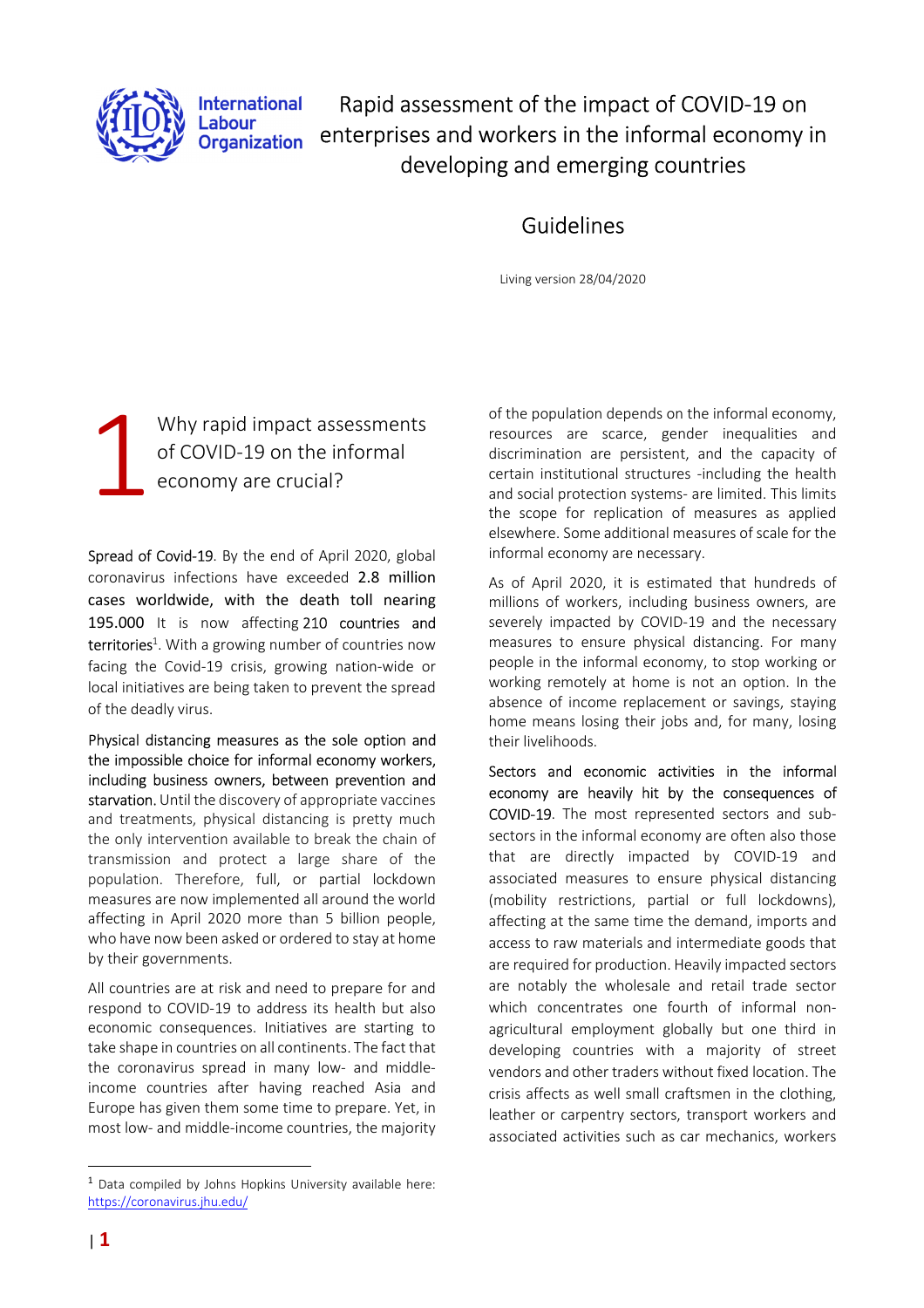in personal services including catering, hairdressing and beauty salons, but also the numerous domestic workers and many more. It concerns agriculture too — which represents 40 per cent of total informal employment worldwide, but more than two thirds in developing countries — with millions of small peasants from rural or peri-urban areas producing for the urban market being unable to sell their produce.

Widened pre-Covid-19 vulnerabilities. This health, economic and social crisis affects enterprises as well as women and men workers that are already at risk to face significant decent work deficits. These include insufficient, unpredictable and irregular income from labour (especially among women and certain groups in vulnerable situations such as persons with disabilities, migrants and refugees), the absence of income replacement in the absence of social protection coverage, insufficient access to health care and lack of health financial protection, the absence of recognition of the employment relationship for employees, and for entrepreneurs, the absence of legal recognition of their economic unit.

Usual measures to support income and sustain economic fabric is out of reach for informal economy workers and enterprises. In addition to physical distancing, measures also focus on maintaining and stimulating the economic fabric while ensuring income security for individuals. However, an examination of the measures that have been developed by the most affected countries (in particular Europe, China and North America) shows that the usual measures to stimulate and support economic activity - including for small enterprises - as well as income protection measures will hardly reach the informal economy. In the absence of social protection, legal recognition of activities and jobs as well as access to formal financial structures, proposals related to unemployment benefits (partial or total), tax breaks, new lines of credit or business subsidies limit the response to formal businesses and formal workers. All these measures are important because they contribute and will keep preventing poverty and the informalization of the formal economy while supporting global demand, which is decisive for the survival of informal economic units. However, they will hardly reach women and men in the informal sector - or those who have fallen through the cracks of existing social protection systems.

At the same time, the informal economy is seen as instrumental in the fight against insecurity, unemployment and underemployment. Handicraft enterprises in the informal economy also play a major role in vocational training, representing for many young people the only way to acquire skills for the world of work. Yet, to be able to be instrumental, it is necessary to preserve the informal economy from this health, economic and social crisis associated with COVID-19 and to limit its immediate, medium and long-term negative consequences.

We must act. This undoubtedly requires responses that complement conventional measures to effectively reach informal economy women and men workers, including business owners. The priority is to hear and make heard the voices of women and men entrepreneurs and workers in the informal economy together with the organizations representing them. The priority is also to identify the extent and nature of the direct and indirect effects of COVID-19 and the preventive measures associated with it<sup>2</sup> as well as opportunities to ensure the continuity of activities, to prevent closure of enterprises and job losses, to ensure and sustain the contribution of the informal economy to the economic fabric and to ensure an income for the people depending on it by offering realistic options. The rapid assessment contributes to meeting this priority by providing information on the situation of workers and economic units in the informal economy.

Depending on countries, the assessment can focus on certain components of the informal economy: entrepreneurs and workers in the informal sector, workers in undeclared work in formal enterprises, domestic workers, and when possible, workers and units at the edge of informality highly exposed to the risk of informalization of their jobs or units. The generic methodology can apply to those different categories but may imply some adjustments regarding the channels used to reach them and the formulation of data collection tools.

The guidelines can be used to carry on rapid assessments dedicated exclusively to the informal economy. It can also be used to insert components on the informal economy on broader rapid assessments covering a full country, specific sector groups of workers or economic units.

entrepreneurs whose livelihood depends on the informal economy and who cannot afford to be in total quarantine.

<sup>2</sup> These measures are crucial to slow down the spread of the virus, although they have a direct cost on informal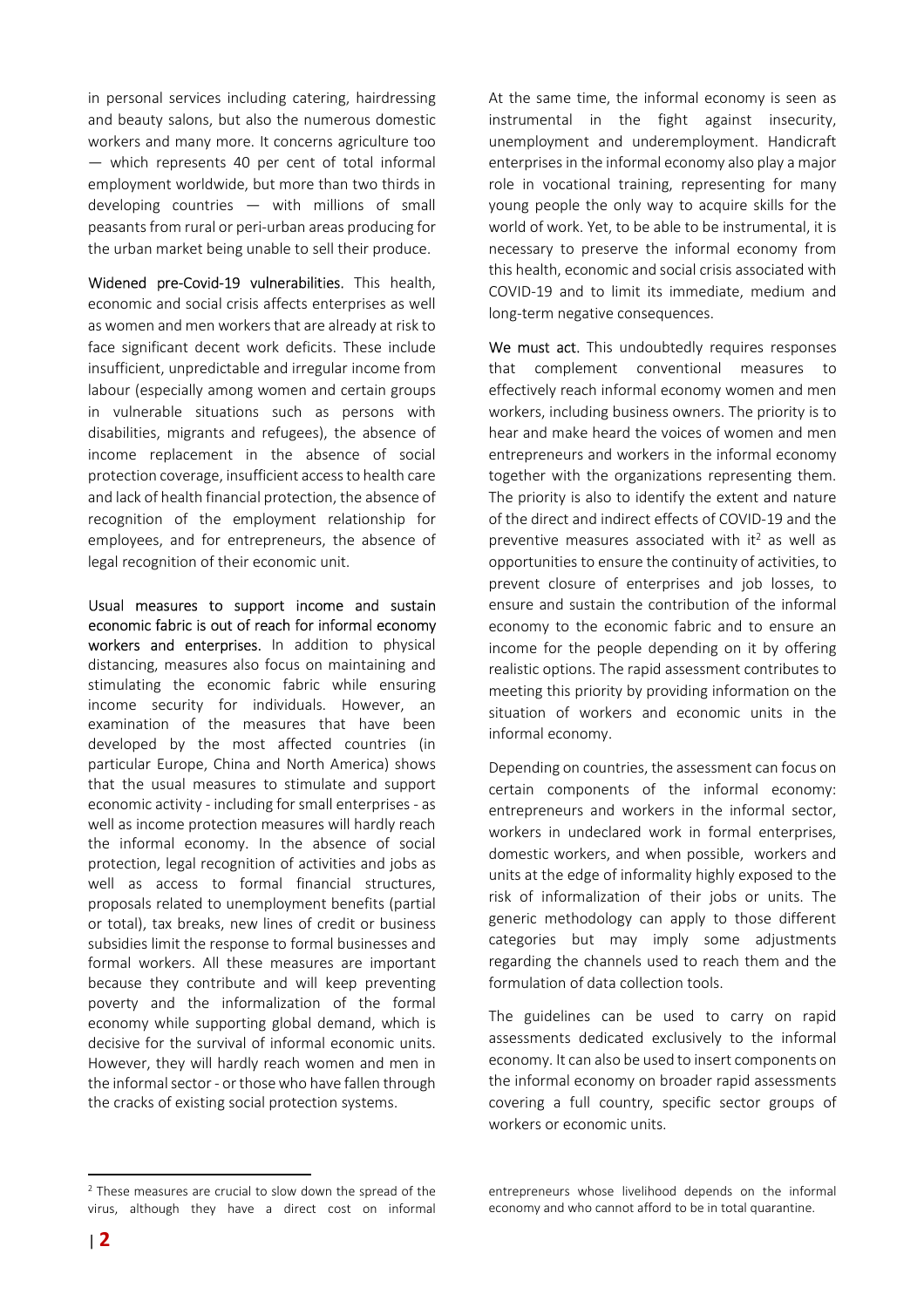

# Objective

The objective of rapid impact assessments of COVID-19 and adopted preventive measures on the activities in the informal economy is twofold. A first objective is to give voice to the women and men who work in the informal economy, as well as to their organizations, in order to make them heard so that their situation is taken into account in the development of responses to this health, economic and social emergency. The second objective is precisely to better understand, the diversity of the situation they are confronted with, the challenges, opportunities, needs and perceptions so to guide governments, social partners, informal economy organizations and any other non-governmental support initiatives to develop and implement immediate and medium-term measures.

More specifically, the rapid assessment aims to:

- Highlight sectors and groups most affected by the crisis. Provide context through an overview of the situation with respect to COVID-19, the prevention and protection measures adopted and the extent and main features of informal economy workers in the country.
	- Measures include main preventive measures against COVID-19 in order to reduce exposure of the workers and their families to the virus and to the risk of contagion; main protective measures adopted to enhance an effective access to health care to those who are infected; main measures to provide income and food support to individuals and their families to compensate loss or reduction of economic activity; main measures to reduce and prevent the damage on informal economy activities and maintain employment opportunities.
- The **profile of informality** in the country aims at identifying activities and groups of workers most impacted by the crisis and targeted by the rapid assessment. The snapshot of informality in the country should provide information regarding the extent and nature of informality in the country, the prevalent forms of informality, the most represented sectors and those that are most likely to be affected by the crisis. The profiling should be complemented by key economic indicators, allowing an insight in the sectors most impacted or at risk<sup>3</sup>. In case of assessments targeting predefined particular groups (such as domestic workers or undeclared work), the contextual analysis will focus on workers or units concerned.
- Identify the direct and indirect effects of the pandemic and adopted preventive measures on selected sectors, sub-sectors or activities in the informal economy (ensuring a good representation of women and men, enterprises and workers' profiles and when possible, geographic areas) which includes:
	- Identify the challenges in implementing prevention measures against COVID-19 in order to reduce exposure of the workers and their families to the virus and to the risk of contagion; the challenges in effective access to health care to those who are infected; the challenges in providing income and food support to individuals and their families to compensate loss or reduction of economic activity; and the challenges in implementing measures to reduce and prevent the damage on informal economy activities and maintain employment opportunities;
	- Identify needs associated to the above challenges;
	- Identify mechanisms implemented at the individual or collective level to minimize the impact of the pandemic on informal economy workers and units;
	- Identify the opportunities to keep business afloat, to limit the risks of closure and avoid job and income losses; identify the related

<sup>&</sup>lt;sup>3</sup> As such, the analysis of the effects on imports and exports can help identify the sectors most at risk dependent on export, on external markets strongly affected by the COVID-19 or on

import, as entrepreneur or consumer, directly affected by the rise in prices of food products or inputs.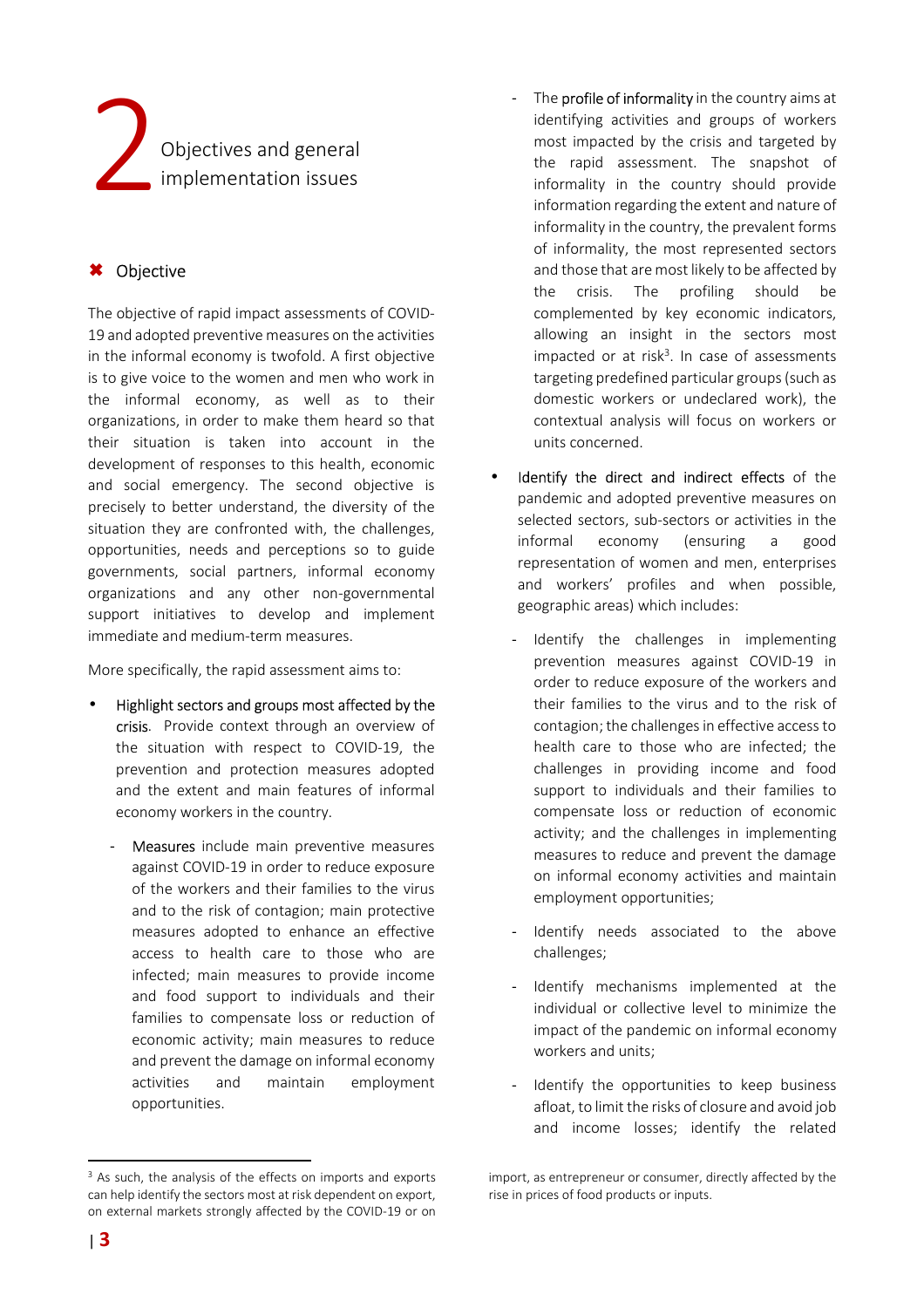modalities and conditions to allow for their effective realization of existing opportunities and, more generally, limit the immediate, medium, and long-term negative consequences of the COVID-19 pandemic. This includes for example a reorientation of commercial activities and the related needs in terms of acquisition of new skills, technological development, links with formal companies or local authorities which supply/produce goods and services related to prevention and protection measures against COVID-19;

- Assess the involvement of organizations of entrepreneurs and organizations of workers in the informal economy, including organizations of women and vulnerable groups in the responses to COVID-19 and identify ways to foster and promote their actions;
- Assess the capacities of informal economy organizations to participate in the implementation of a response in favor of economic units and workers (membership files, pre-existence of emergency funds, actions in the area of social protection);
- Assess the awareness of existing measures and capture the perceptions of women and men in the informal economy, including people in situations of greatest vulnerability, and of their organizations, about the measures adopted by Governments and identify the measures deemed to be priorities by these actors directly concerned;
- Also capture the vision of informal economy workers and economic units on the evolution of the pandemic and the impact as well as their expectations.
- $\rightarrow$  In doing so, provide elements to guide the development of suitable measures that can reach the majority of the population depending on the informal economy to reduce the negative short and medium term consequences of the pandemic on this target group and support the concretization of existing opportunities.

### **\*** Issues to consider

*Joining forces: Enhancing collaboration and joint activities with other organizations, international, regional or national institutions.* Ensuring the efficient use of resources, time and efforts is critical. A particular attention should be paid, before starting the rapid assessment, to the identification of possible collaboration with other planned or ongoing assessments sharing some common objectives. This could involve joint assessments or the enhancement of complementarities allowing for the enriched analysis of results from different initiatives and notably the benefit of combining both quantitative and more qualitative methods.

At national level, it is of particular importance to consult with the Government, main social partners and the national statistical office to identify ongoing and planned assessments initiatives and identify any possibility for joint work and avoid duplication of efforts.

*Multiple waves*. Rapid assessments can be carried out in two waves: one at the earlier stage of the crisis and another one three months later, contacting again all a sub-group of people.

*Physical distancing*. Develop methods respectful of the need for physical distancing.

*Set priorities*. Do not try to cover everyone in the informal economy: focus on those that are the most affected and fix priorities. One of the most recommended approach is a sectoral approach encompassing the various subsectors involved in each chain.

*Rapid assessment*: The completion time is estimated at four weeks.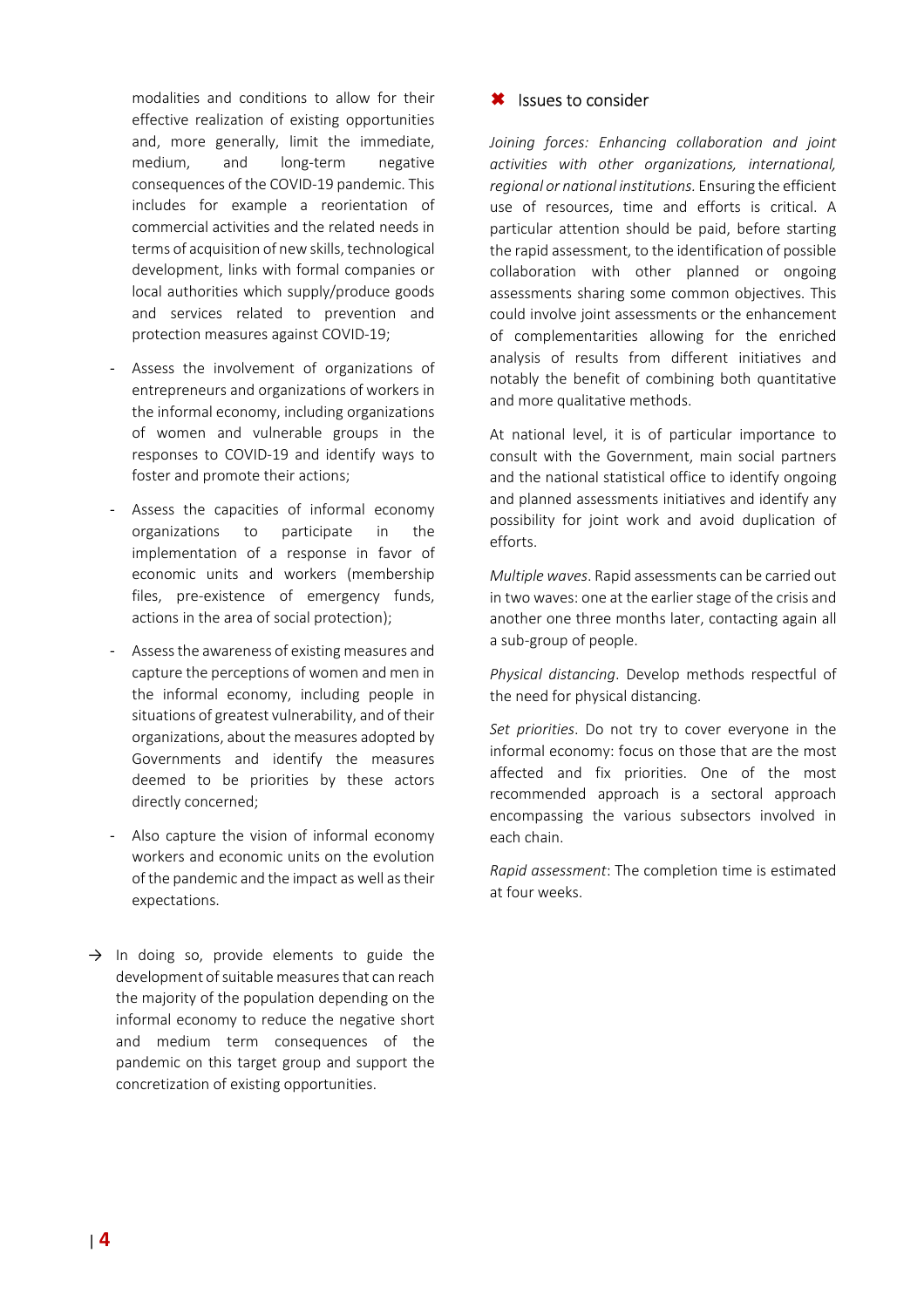

The emergency calls for a simple, light method, sensitive to gender and non-discrimination issues, that can provide rapid insights. The situation and the necessary measures to prevent the spread of the virus require the use of methods of collecting information remotely, without interpersonal contact. This means rethinking the modalities of face-to-face interviews and focus groups.

In the absence of a recent list of contacts (businesses, entrepreneurs and workers) in the informal economy, the objective is not to ensure the representativeness of the results (through a representative sample), but rather to reflect the

diversity of situations and points of view from different sectors and actors.<sup>4</sup> The method chosen is essentially qualitative, which does not exclude some questions with predefined answers.

The rapid impact assessment will be carried out through informal economy organizations (as well as cooperatives and other structures of the social and solidarity economy if relevant) in certain key sectors identified as most affected by the COVID-19. In parallel, it will be complemented by interviews with key informants in the government, social partners, a few formal enterprises (notable those present on markets related to the supply/production and distribution of protective equipment against COVID-19, the production and distribution of food kits, etc.) and providers of financial and non-financial services to enterprises.

#### *The rapid assessment includes three level of analysis*



In the absence of focus on predefined groups within the informal economy, the first level aims at identifying the sectors and subsectors in the informal economy most affected by COVID-19 and preventive measures adopted by government authorities at national, regional, and municipal levels. This can be based on combined methods and sources of information (including desk reviews, key informant interviews). It should involve the umbrella organization of the informal

informal economy or the sub-group selected for the rapid assessment. It is, in any case, important to contact the national statistical institute to present the approach and discuss possible collaborations. Such collaborations may cover the suggestion of contacts from institutions able to carry out the rapid assessment to the discussion of a possible sharing of certain contacts of informal units with fixed premises and the joint development of a quantitative module to complement the qualitative method as presented in these terms of reference.

<sup>4</sup> Other complementary options are possible and should be explored. This includes the possibility to work with the national statistical office to carry out a representative quantitative survey. This would offer the opportunity to draw a representative sample, using as a basis of reference, recent surveys or census allowing the identification of workers and units in the informal economy (not covered by confidentiality measures leading to the removal of personal information). The representativeness of the survey will obviously depend on the representativeness of the original reference base for the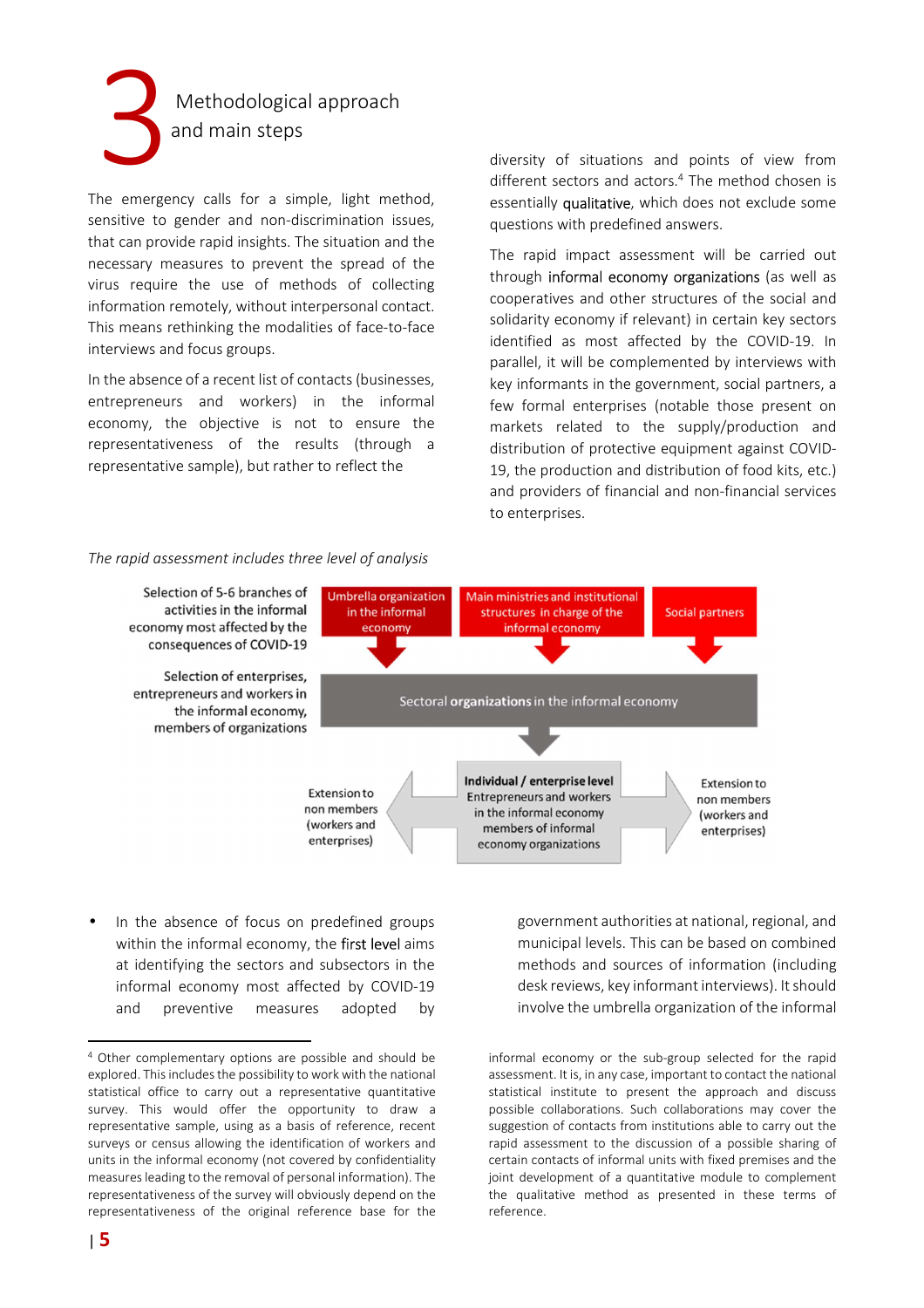economy when such organization exists. In its capacity, the umbrella organization, particularly involved in the implementation of health, economic and social measures, will be able to contribute to an initial assessment of the situation. The selected sectors/sub-sectors will be the ones covered by the rapid assessment. At the end of this first phase of identification/selection of the most affected sectors, the umbrella organization (if relevant) will liaise with the sectoral organizations of these sectors. The selection of branches/sectors should pay attention to the representation of women. Many activities tend to be gender-specific and the selection of retained sectors should include both men and women dominated sectors.

- The second level of rapid assessment will be carried out with the *organizations (often sectoral organizations)* representing the main branches of activities affected by the economic and social crisis linked to the direct and indirect effects of COVID-19. Within the five-six branches of activities targeted by the rapid assessment, it is recommended to meet a minimum of two to three organizations representing companies and workers in these branches. These various sectoral organizations are in closer contact with the entrepreneurs and workers and will therefore be able to provide more precise and detailed information on the multiple impacts of COVID-19 on the activity of informal enterprises, on working conditions of informal economy workers, and when relevant, of particular groups such as domestic workers. This differentiated analysis of COVID-19's impacts according to job category and/or the socio-demographic profile of workers will make it possible to identify the most vulnerable and most heavily impacted people. At the end of this phase of the diagnosis, it should be possible to select within these branches of activity, based on the list of members and in consultation with the sectoral organizations, a sample of entrepreneurs and/or categories of workers reflecting the diversity of their situation.
- The third level of the rapid assessment will directly target, depending on the focus retained for the rapid assessment, entrepreneurs and workers in the informal sector, workers in

undeclared work in formal sector enterprises or domestic workers in households. The main objective is to assess at the *individual level* the direct and indirect impact of the spread of COVID-19 on their activities, sources of income and employment conditions. This analysis will also cover the evolution of their living conditions and those of their households and the individual and/or collective strategies deployed to mitigate the socio-economic impact of the crisis. Emphasis will be put on the plurality and diversity of enterprises and workers' situations, depending on the branch of activity in which they operate and the characteristics of the jobs they hold (employers, own-account workers, permanent or casual wage workers, family helpers, apprentices, etc.).

# **\*** Data collection: modalities and tools

The main methods used are telephone interviews, WhatsApp<sup>5</sup> — Live Discussion Groups (WDG-L) organized on a punctual basis, WhatsApp — Chat Discussion Groups (WDG-C) carried out and moderated over a longer period (about a week) and finally an online questionnaire (Survey Monkey or similar) with informal economy organizations. These alternatives to face-to-face interviews and focus group discussions make it possible to benefit from the advantages of each of these methods (more indepth discussion in 1X1 or through the online questionnaire survey and group stimulation in focus groups), while being relatively light and inexpensive and, above all, in line with the measures to prevent the spread of COVID-19.

- $\rightarrow$  Collection tools [Links to generic questionnaires] and guides or topics are available soon]
- Online survey/questionnaire (Survey Monkey or similar) for informal economy organizations (including domestic workers, platform workers and other organizations targeting particular groups of forms of informality); assess whether trade unions and other forms of representation could be targeted in the case of undeclared work in formal enterprises. An alternative option to the online questionnaire can be provided in Word, sent by email in case of poor internet connection;

<sup>&</sup>lt;sup>5</sup> Or alternative method allowing for online discussions with 10 to 25 participants.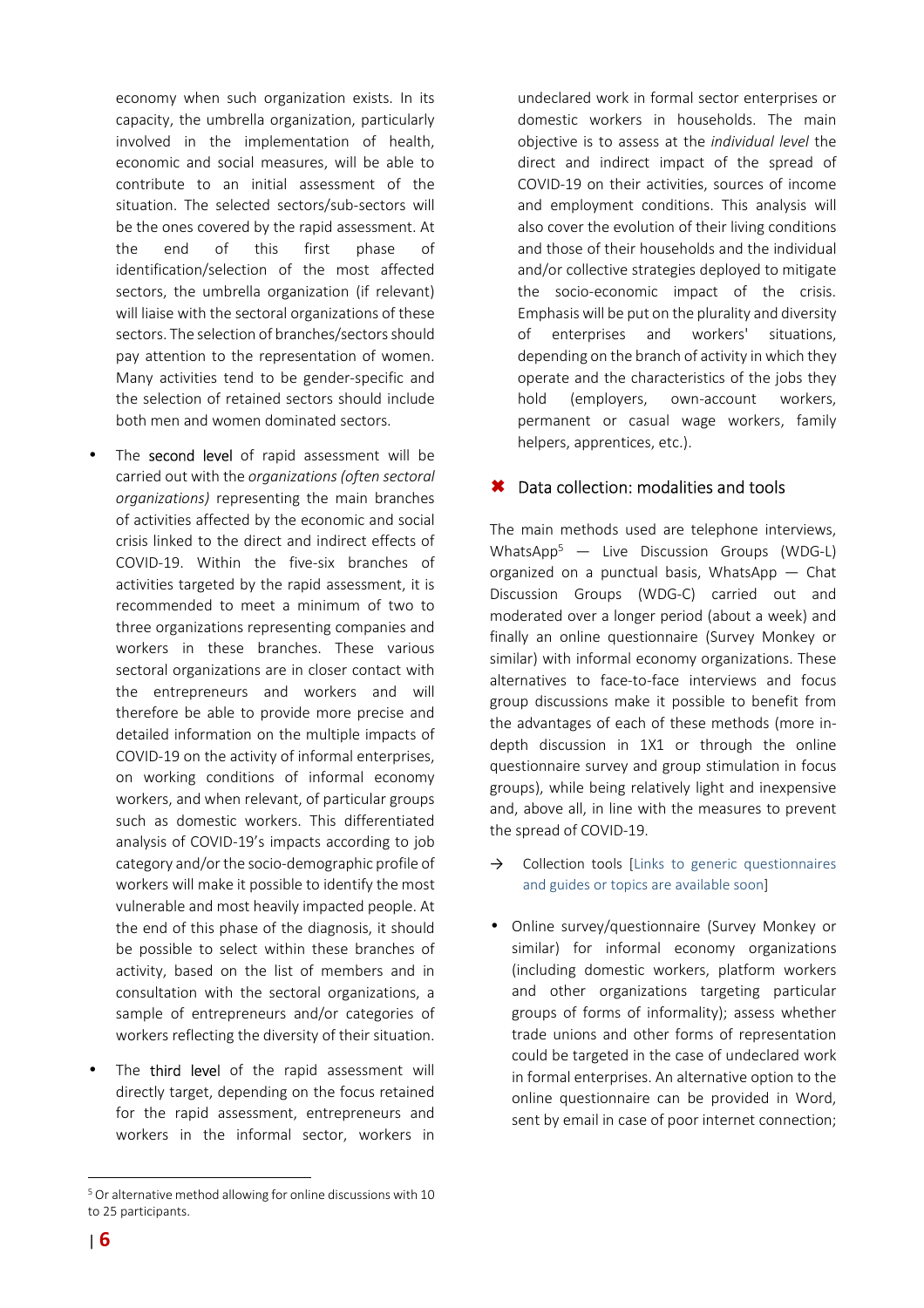- Guide of topics and questions for WhatsApp Live Discussion Groups (WDG-L);
- Guide of topics and related questions for WhatsApp — Chat Discussion Groups (WDG-C);
- Guide of topics and questions for telephone nterviews with representatives of the government, informal sector organizations, social partners, financial and non-financial service providers and formal enterprises operating in markets active in the fight and prevention against COVID-19 (supply/production and distribution of protective equipment, production and distribution of food kits, etc.);
- More structured questionnaires for telephone interviews with women and men workers entrepreneurs in the informal economy (to complement WDG-L and WDG-C).More structured questionnaires for telephone interviews with women and men workers workers in the informal economy (to complement WDG-L and WDG-C).

*Collection tools for the different target groups*

|                                   | Telephone<br><i>interviews</i> | WDG- | WDG-<br>C | Online<br>survey |
|-----------------------------------|--------------------------------|------|-----------|------------------|
| Informal economy<br>organizations |                                |      |           |                  |
| Government                        |                                |      |           |                  |
| Social partners                   |                                |      |           |                  |
| <b>Entrepreneurs</b>              |                                |      |           |                  |
| Workers                           |                                |      |           |                  |
| Formal enterprises                |                                |      |           |                  |
| Services Providers                |                                |      |           |                  |

**• Planned and organized • Open for voluntary participation**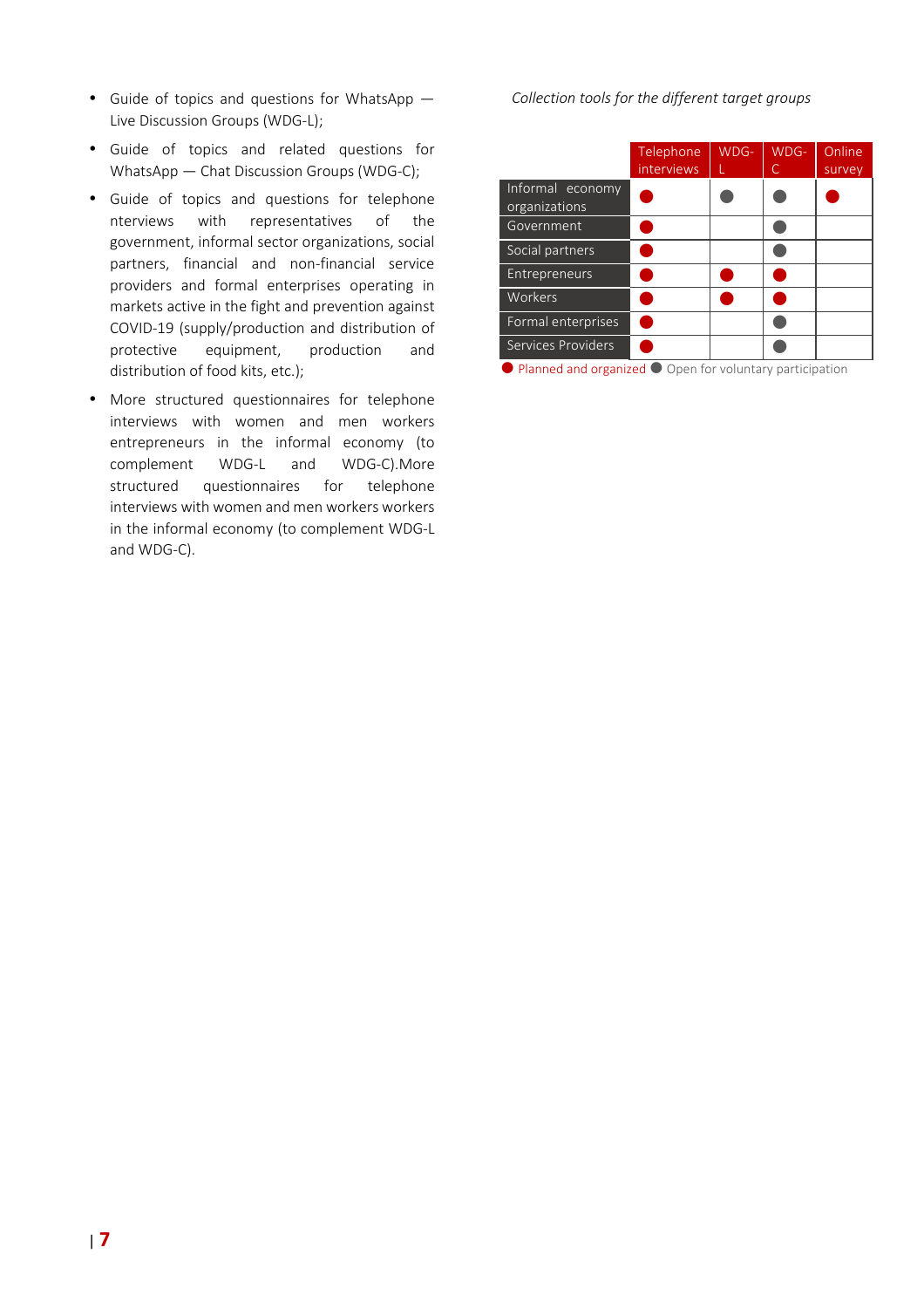### Rapid impact assessment of COVID-19 on workers and enterprises in the informal economy:

The assessment constitutes of one preliminary step to select the branches of activities covered by the assessment and **10 steps** to go through the assessment.

| <b>Preliminary step</b> $-$ Agreed selection of branches of activities and <b>Prerequisites</b> |                                 |
|-------------------------------------------------------------------------------------------------|---------------------------------|
| sub-sectors as part of production chains most impacted by                                       | A formal request from the gover |
| COVID-19.                                                                                       |                                 |

Desk review, including i) the analysis of existing studies and diagnoses (if any) to get an understanding of the extent and nature of the informal economy or a sub-component already under focus (for example, informal enterprises and workers in the informal sector, undeclared work in formal enterprises, domestic workers in households) and ii) identification of main contacts within the government, trade unions and employers' organizations, umbrella and sectoral organizations in the informal economy.

Contact by telephone with key informants in the government, trade unions and employers' organizations

Contact (by telephone) with the umbrella organization (if such organization exists) in the informal economy or main professional organizations, cooperatives, and other structures of the social and solidarity economy active in 'potential' highly impacted sectors (from desk review and interviews with government, social partners).

This preliminary step is essential. The selection of branches of activities will define the scope of the rapid assessment. This selection should be agreed with the government and social partners who will further develop policies. It should also be agreed with the umbrella and sectoral informal economy organizations directly concerned and actively involved in the assessment and more importantly in the development and implementation of responses to cope with the consequences of COVID-19.

Issues covered: sectors most impacted (why and how), size and features of the groups / sectors concerned (including gender and rural/ urban dimensions), main channels to reach them (in addition to identified organizations).

The following table presents the ten core steps of the rapid assessment. It should be noted that some of these steps can take place in parallel.

- rn ment: Desk review: i) identify main contacts within the government, trade unions and employers' organizations and main organizations and structures within the informal economy (umbrella and sectoral informal economy organizations, cooperatives, association, ii) analysis of existing studies, diagnoses on the informal economy (size, prevalent forms of informality, most represented sectors, features and working conditions of particular groups in the case of assessment focusing on specific groups already decided);
- Summary presentation of the rapid assessment: objectives and methods (will be used for all steps in the collection process).

Method: Desk review, telephone interviews (short list of issues to be covered).

Compilation of information: Synthesis note of the discussions with a list of potential sectors selected for the rapid assessment, arguments, contacts and key features of informal units and workers in those sectors.

|       | Rapid assessment on targeted sectors or specific groups of workers   ten Steps                                                                                                                                                                                                                                                                                                                                                                                                                                                                                               |                                                                                                                                                                                                                                                                      |
|-------|------------------------------------------------------------------------------------------------------------------------------------------------------------------------------------------------------------------------------------------------------------------------------------------------------------------------------------------------------------------------------------------------------------------------------------------------------------------------------------------------------------------------------------------------------------------------------|----------------------------------------------------------------------------------------------------------------------------------------------------------------------------------------------------------------------------------------------------------------------|
| Steps | Objectives                                                                                                                                                                                                                                                                                                                                                                                                                                                                                                                                                                   | Prerequisites, support, and method                                                                                                                                                                                                                                   |
|       | Contact (by telephone) the umbrella organization in the informal Prerequisites<br>economy, otherwise directly the sectoral organizations,<br>professional organizations, cooperatives, and other structures of<br>the social and solidarity economy active in the selected branches<br>of activities. This step is essential because on this selection<br>depends the ability to catch the diversity of situations among the<br>sectors.<br><b>Objectives.</b> Presentation of the objectives of the impact<br>assessment to discuss and decide together, the involvement of | Consult list of organizations in the informal<br>economy;<br>Generic collection tools (for discussion and<br>suggestions) shared by email.<br>Scheduling of interviews and confirmations.<br><b>Method:</b> Phone interviews (including in the<br>national language) |
|       | the organization(s) in this rapid assessment. Their contribution is                                                                                                                                                                                                                                                                                                                                                                                                                                                                                                          |                                                                                                                                                                                                                                                                      |

 $\Omega$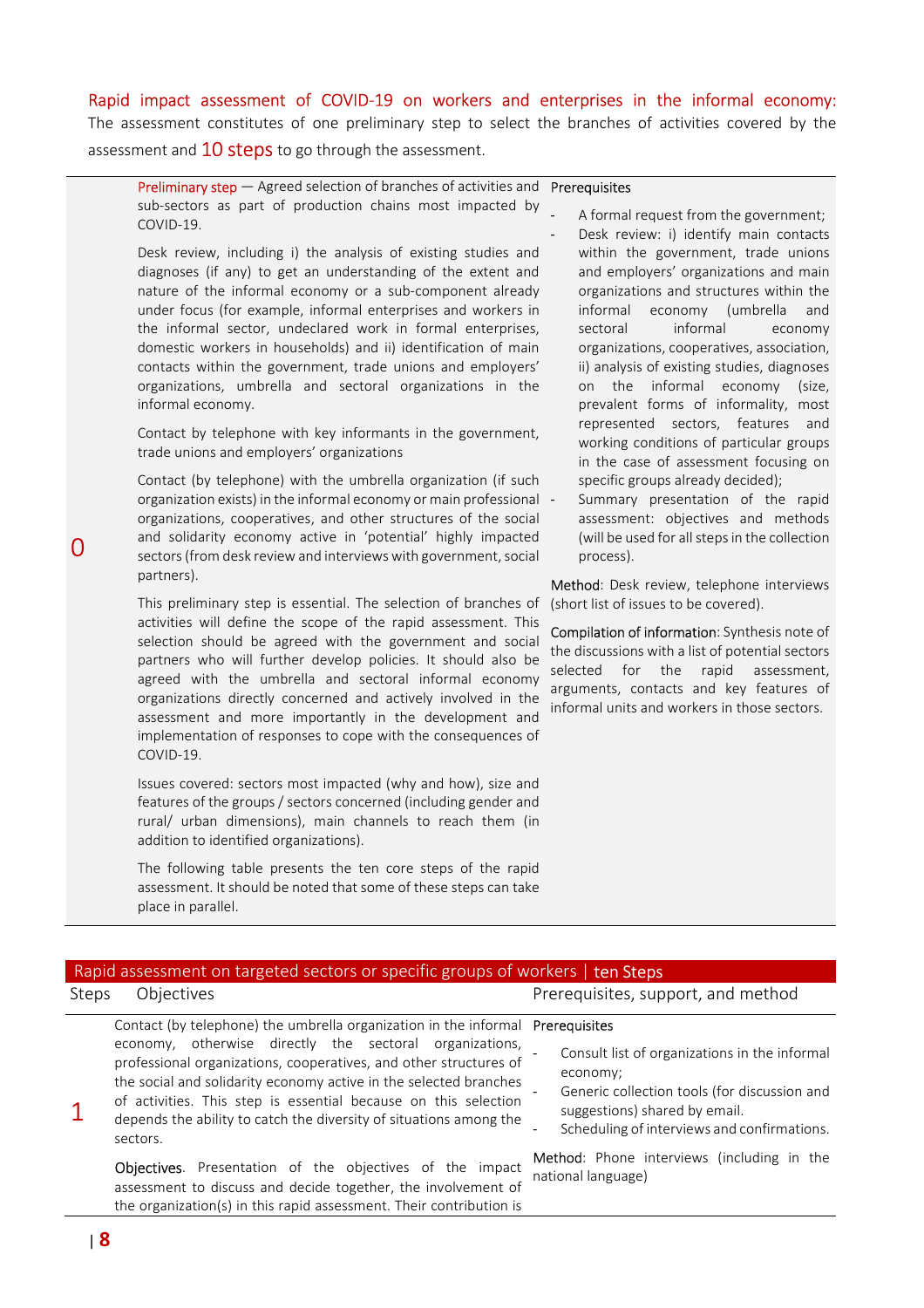essential in many respects, which includes: i) access to members of the organization (contact information); ii) contribution to the selection of members participating for the assurance of a diversity of situations and points of view (including in terms of gender equality, representation of urban and rural areas or inclusion of the most vulnerable groups); iii) identification of other informal economy organizations/ groups/ cooperatives as important channels to reach informal economy workers and entrepreneurs targeted by the rapid assessment; iv) discussion of the main questions / topics to be addressed by the rapid assessment; and v) their direct contribution to the assessment during telephone interviews and through the online survey.

Main issues covered during the telephone interview and the online survey include: 1) perception of the social and economic impact of COVID-19 and of the units and workers the most affected; 2) knowledge and perception of sanitary measures adopted so far; 3) involvement in the definition and implementation of current measures, the potential economic activities in which informal operators could engage as well as possible links with formal businesses (in the internal market or in local and global value chains); 4) their means of action, as organizations, to provide support and services to their members; services and support that could be envisaged in order to reduce the negative consequences of COVID-19 and the challenges they face and support needed to enhance their action.

in designing and implementing measures to mitigate the impact

Telephone interviews with government officials that are involved Prerequisites

Compilation of information: Phone interviews. Information recorded (after consent) which is then transcribed or for which notes are taken.

Online survey (Survey Monkey or similar) or questionnaire sent by email if necessary. Responses to the online survey will be automatically compiled and exported for analysis once the survey has been completed. A template will be prepared by the ILO in Excel format, allowing to capture and analyze the information when questionnaires are sent by email (as an alternative to the online survey).

| in designing and implementing measures to mitigate the impact<br>of COVID-19 on enterprises and workers in the informal economy<br>(those can include as relevant ministries or directorates in charge<br>of labor, employment, social protection issues, of the economy, of<br>small and medium-sized enterprises, structures in charge of social<br>dialogue and relations with Institutions.                                                                                                                                                                                                                                                                                                                                                                                                                                                                                                     | Finalized contact list of<br>government representatives;<br>Schedule of interviews and confirmations;<br>Guide of topics and questions for<br>telephone interviews with government<br>officials.                                                                                               |
|-----------------------------------------------------------------------------------------------------------------------------------------------------------------------------------------------------------------------------------------------------------------------------------------------------------------------------------------------------------------------------------------------------------------------------------------------------------------------------------------------------------------------------------------------------------------------------------------------------------------------------------------------------------------------------------------------------------------------------------------------------------------------------------------------------------------------------------------------------------------------------------------------------|------------------------------------------------------------------------------------------------------------------------------------------------------------------------------------------------------------------------------------------------------------------------------------------------|
| Objectives. Presentation of the objectives of the rapid assessment,<br>the modalities, discussion of the topics covered by the rapid<br>assessment and identification of additional key informants who<br>can be contacted, including formal enterprises that are potential<br>candidates for joint activities with the informal sector.                                                                                                                                                                                                                                                                                                                                                                                                                                                                                                                                                            | Method: Phone interviews<br>information:<br>Compilation<br>of<br>Information<br>recorded (after consent) then transcribed or<br>notes taken. Executive briefs.                                                                                                                                 |
| Main issues covered. 1) Perception of the social and economic Outputs includes in addition to the information<br>impact of COVID-19 on the informal economy; 2) the units and collected on the topics covered by the<br>workers the most impacted; 3) all current and planned measures interview, suggestions concerning the topics to<br>to prevent the spread of the virus, ensure access to health care, be covered<br>provide income security and preserve the national economic respondents, additional contacts within the<br>fabric, including measures targeting workers and units in the government,<br>informal economy. 4) Identification of economic opportunities in enterprises and social partners.<br>which informal economy actors could possibly engage in<br>connection with formal enterprises and/or national or local<br>authorities; resources available, engaged and needs. | with other categories<br>of<br>institutional<br>framework,                                                                                                                                                                                                                                     |
| Telephone interviews with representatives of the main workers' Prerequisites<br>and employers' organizations, some of which are strongly involved<br>in the informal economy.<br>Objectives. Presentation of the objectives of the rapid assessment, -<br>the modalities, discussion of the topics covered by the assessment -<br>and possible identification of additional key informants to contact<br>and in particular formal enterprises that are present in markets<br>active in the fight and prevention against COVID-19 for possible<br>joint activities with the informal sector (distribution / production).                                                                                                                                                                                                                                                                             | Finalized contacts of employers'<br>and<br>workers' organizations;<br>Schedule of interviews and confirmations;<br>Guide of topics and questions for telephone<br>interviews with employers' organizations<br>hand<br>workers'<br>the<br>one<br>and<br>on<br>organizations, on the other hand. |

3

 $\overline{\phantom{a}}$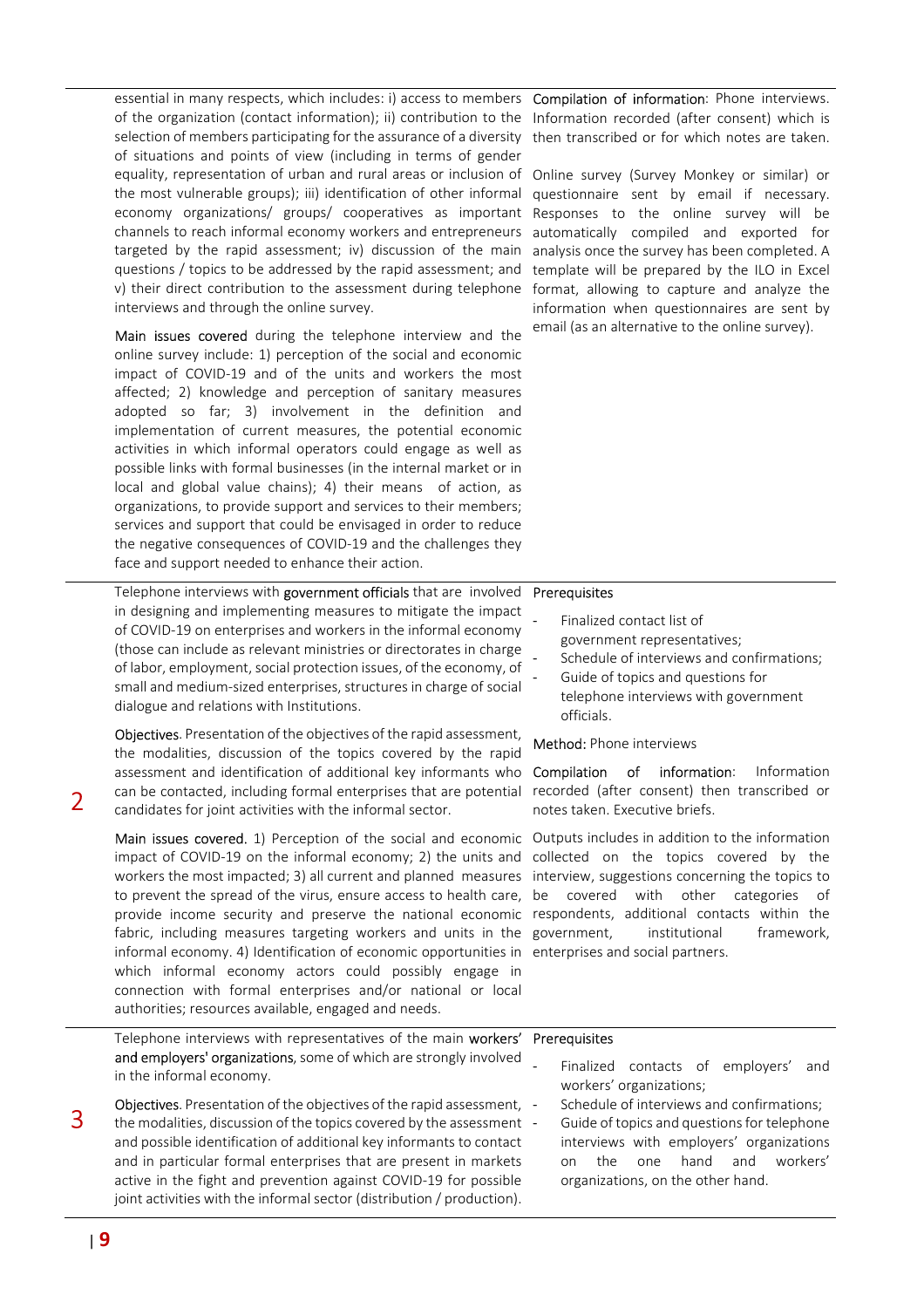|   | workers most impacted; 3) involvement in the definition and<br>perception of current and planned measures to reduce the<br>negative consequences of COVID-19 on the informal economy; 4)<br>means of action intended for the informal economy and how to<br>support their active involvement.                                                                                                                                                                                                                                                                                                                                                                                                                                                                                                                                                                                               | Compilation of information: idem                                                                                                                                                                                                                                                                                                                                                                                                                                           |
|---|---------------------------------------------------------------------------------------------------------------------------------------------------------------------------------------------------------------------------------------------------------------------------------------------------------------------------------------------------------------------------------------------------------------------------------------------------------------------------------------------------------------------------------------------------------------------------------------------------------------------------------------------------------------------------------------------------------------------------------------------------------------------------------------------------------------------------------------------------------------------------------------------|----------------------------------------------------------------------------------------------------------------------------------------------------------------------------------------------------------------------------------------------------------------------------------------------------------------------------------------------------------------------------------------------------------------------------------------------------------------------------|
| 4 | Phone interviews with providers of financial and non-financial Prerequisites<br>services for enterprises.<br>Objectives. Collection of information on the perception of the<br>social and economic impact of COVID-19 on the informal economy<br>but also on the sector of financial and non-financial services -<br>provision; knowledge and perception of current and planned -<br>measures in general and for the informal economy in particular;<br>their means of action to support the informal economy; their<br>needs as providers to better respond to the needs of informal<br>economy units and workers.<br>Within this group, it will be important to consider the MFIs and<br>microinsurance mutual providers that play an important role in<br>the informal economy.<br>These providers also represent a source of information to identify                                    | Finalized list and contacts of financial and<br>non-financial service providers, relevant for<br>and/or active in the informal sector;<br>Schedule of interviews and confirmations;<br>Guide of topics and questions for telephone<br>interviews with the providers of financial<br>and non-financial services.<br>Method: Phone interviews.<br>Compilation of information: idem.                                                                                          |
|   | the formal enterprises that can be contacted for interviews (step<br>five) as well as for useful information concerning the sectors that<br>are most affected by the consequences of COVID-19 or most at<br>risk.                                                                                                                                                                                                                                                                                                                                                                                                                                                                                                                                                                                                                                                                           |                                                                                                                                                                                                                                                                                                                                                                                                                                                                            |
| 5 | Telephone interviews with formal enterprises engaging in markets Prerequisites<br>active in the fight and prevention against COVID-19.<br>Objectives. Identify the possible interactions between these<br>formal enterprises, national and local authorities and<br>entrepreneurs in the informal economy for a reorientation of their<br>activities.<br>Collection of information on the perception of the social and<br>economic impact of COVID-19 on their activities, including in<br>relation to the risk of informalization of activities and jobs, pre-<br>existing links with enterprises in the informal sector; possible<br>barriers and means of overcoming them, possible joint activities,<br>challenges and modalities.<br>Adjust collection tools based on suggestions from interviews with<br>informal economy organizations, government officials and social<br>partners. | Finalized contacts of formal enterprises<br>that are active in growth markets in the<br>context of COVID-19 and potential partners<br>for joint activities with the informal sector;<br>Guide of topics and questions for telephone<br>interviews with formal enterprises.<br><b>Method:</b> Phone interviews<br>Compilation of information: idem                                                                                                                          |
| 6 | Organization and moderation of WhatsApp Live Discussion Groups Prerequisites<br>(WDG-L) with informal economy actors targeted by the rapid<br>through<br>informal<br>assessment<br>and<br>identified<br>economy<br>organizations. This includes, as relevant depending on the focus,<br>entrepreneurs, workers in informal employment in or outside of<br>the informal sector, domestic workers or other specific targeted<br>groups.<br>These initial live discussions are not only informative, but also<br>serve as a call to expand the target group beyond members of -<br>informal economy organizations.<br>Objectives. Present the objectives of the rapid assessment, the Method: WhatsApp-Live discussion group(s)<br>steps, and modalities for the different steps;                                                                                                              | Finalized list of contacts of informal<br>entrepreneurs and<br>workers<br>economy<br>members<br>οf<br>informal<br>economy<br>organizations and that represent the<br>different sectors or selected groups;<br>Number of WDG-L, dates and times fixed,<br>and confirmations sent to participants;<br>Guide of topics and questions for the WDG-<br>L and preliminary guide for the WDG-C for<br>discussion and suggestions.<br>with moderator and note taker(s) (if needed) |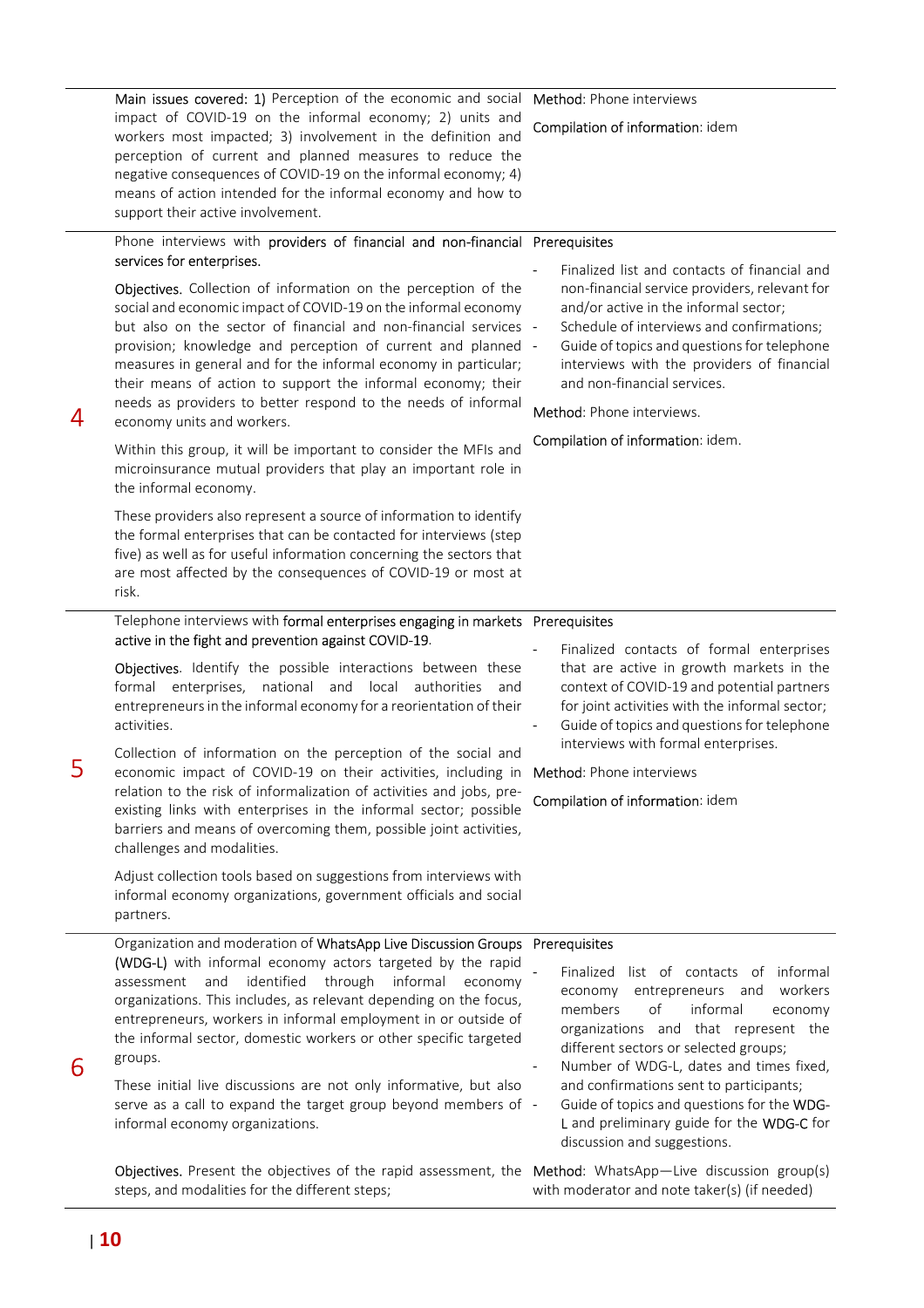1) Adapt/finalize the key questions to be addressed in the context of WDG-C and telephone interviews with informal economy entrepreneurs and workers or other targeted specific group within the informal economy.

2) Identify new participants (not necessarily members of informal economy organizations) to widen the circle during WDG-C and telephone interviews. In parallel, explore the possibility of obtaining certain contacts of entrepreneurs and workers in the informal economy from the national statistical office and other research institutions. Particular attention will be paid to the representation of women and men, most vulnerable groups within the selected most impacted sectors/production chains, the diversity of profiles and to the possibility of covering different geographical areas and urban and rural areas. Using a production chain approach offers for instance the possibly to reach the agricultural sector through the transformation of food products.

3) Collect initial information on perception of the social and economic impact of COVID-19, the challenges, the coping strategies and the opportunities (including through joint activities with formal enterprises and local authorities), the needs, the knowledge and perceptions of current government responses and proposals of measures needed in priority.

These initial discussions can be organized by sector, but it is advisable to provide for different time slots allowing everyone to participate as part of manageable small groups. It is important to assess whether the (virtual) presence of representatives of different organizations can be beneficial.

Summary notes and compilation of extended contact lists (including women and men entrepreneurs and workers who are members and non-members of informal economy organizations) for the WhatsApp — Chat (WDG-C) Discussion Groups. For the composition of these extended lists, account will be taken of suggestions gathered during interviews with key informants and from contacts established with the national statistical office and research institutes. Final adjustments and finalization of the list of questions to be addressed in the context of WDG-C and telephone interviews with informal economy workers and entrepreneurs.

Regarding the WDG-C(s), define the most suitable methods: one or more discussions by sector/production chain and/or topics depending on the total number of participants; duration of the discussion (e.g. one topic per day and daily summary before moving on to the next topic over a period of one week); consider the possibility of leaving opened the space for discussion for a follow-up after the rapid assessment.

Launch of WhatsApp — Chat Discussion Groups (WDG-C). The role of the moderator(s) is decisive for ensuring the coverage of all the topics allowing the expression of different points of view and the representation of the different sectors/production chains, relaunching, reframing / redirecting the thread of the discussion if necessary and provide a summary of the discussions on a daily basis. It will be necessary to define several groups making it possible to limit the number of people or institutions per discussion group and to ensure a composition of the groups that is favorable to the exchanges.

#### Compilation of information:

Registration of the WhatsApp discussion and complementary notes for the key issues;

Outputs: In addition to the information recorded, establish the list of additional contacts for entrepreneurs and workers in the selected sectors/sub-sectors who are not members of informal economy organizations (transmitted if possible, in writing within the framework of the WDG-L and/or shared later).

#### Prerequisites

Finalized "Expanded" list of contacts covering both the entrepreneurs and workers members of informal economy organizations and those that are not members;

- Defined modalities of realization of the WDG-C;
- Introductory text of each discussion group (including the modalities for the process);

Objectives.

8

7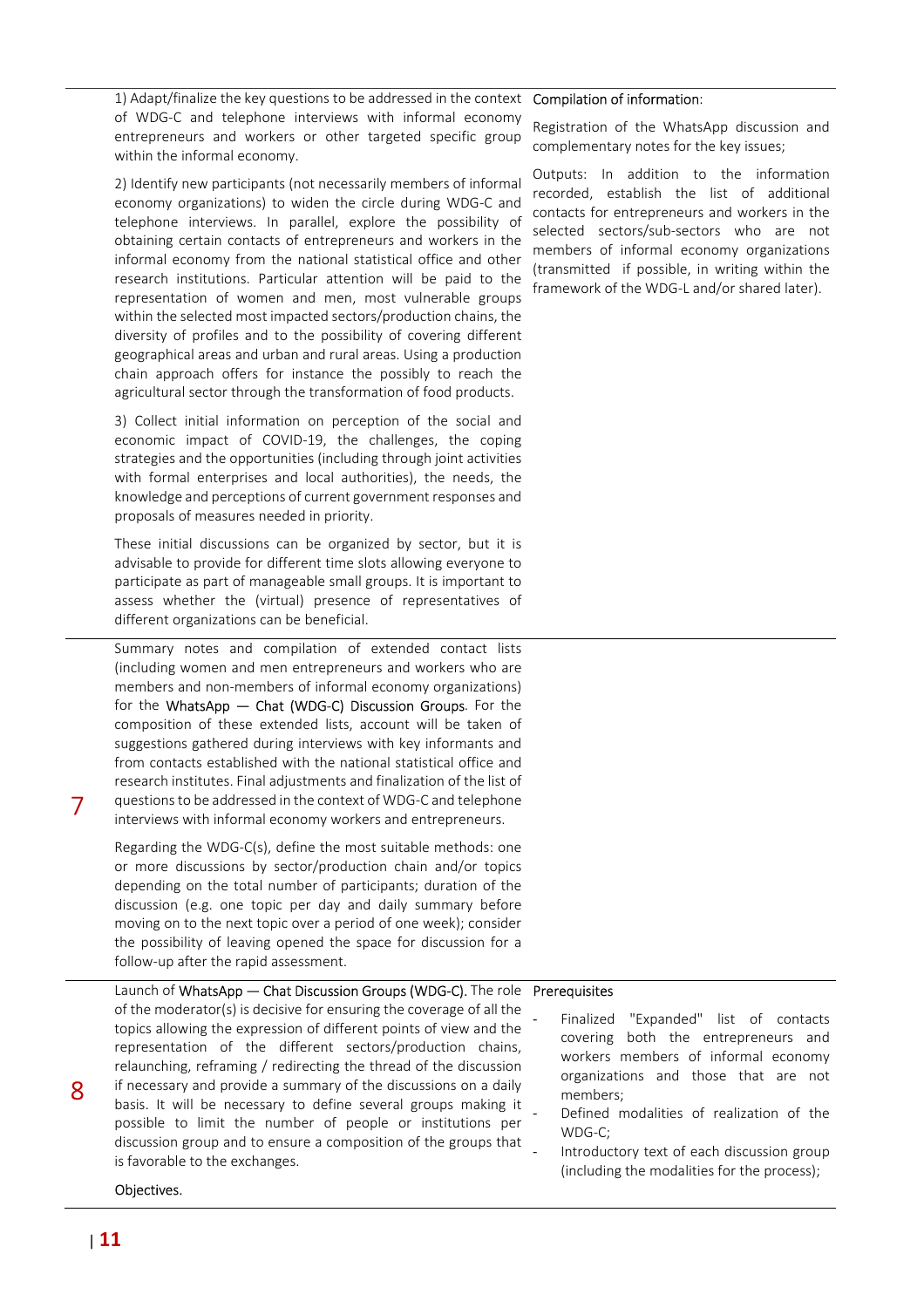Short presentation (written introduction) of the purpose of the rapid assessment and the process.

Issues covered (to be confirmed and developed) 1) The direct and Method: indirect social and economic impacts of COVID-19 and associated preventive measures on activities and incomes in the informal economy; 2) Knowledge and perception of measures adopted so far by the government; 3) Challenges; 4) Opportunities (including through joint activities with formal enterprises); 5) Needs and expectations (including with respect to informal economy Daily summary discussion notes, shared with organizations, government, financial and non-financial service the participants and eventually more detailed providers).

- Guide of topics and questions for the WDG- $\Gamma$ 

WhatsApp-Message Discussion group(s) with moderator(s)

Compilation of information. The information is available in writing (messages). Saving of discussions (Google drive or other options).

for the purpose of analysis.

#### Telephone interviews of informal economy workers and business Prerequisites

| 9  | <b>owners</b> or other target specific group (e.g. domestic workers,<br>undeclared workers), members and non-members of informal<br>economy organizations, identified in the earlier steps of the rapid<br>assessment. The current phase will also involve reaching informal<br>economy workers (including business owners) who are unable to<br>communicate in writing through WDG-C (Step eight). As with the<br>WDG-C, attention will be paid to a balanced representation of<br>women and men, sectors, profiles, and geographical areas within<br>the targeted sectors/production chains.<br>The topics to be covered are like those covered in the context of<br>WDG-C but the questions will have to be adapted to a 1X1<br>telephone discussion (semi-structured questionnaire). | Finalized list of contacts for telephone<br>interviews of entrepreneurs and workers in<br>the informal economy;<br>Contacts established and confirmed;<br>Guide of topics and questions for telephone<br>interviews with entrepreneurs in the<br>informal economy.<br>Guide of topics and questions for telephone<br>interviews with workers in the informal<br>economy (whether in the informal sector,<br>the formal sector or in households)<br><b>Method:</b> Phone interviews<br>information.<br>Compilation<br>Recording,<br>οf |
|----|------------------------------------------------------------------------------------------------------------------------------------------------------------------------------------------------------------------------------------------------------------------------------------------------------------------------------------------------------------------------------------------------------------------------------------------------------------------------------------------------------------------------------------------------------------------------------------------------------------------------------------------------------------------------------------------------------------------------------------------------------------------------------------------|---------------------------------------------------------------------------------------------------------------------------------------------------------------------------------------------------------------------------------------------------------------------------------------------------------------------------------------------------------------------------------------------------------------------------------------------------------------------------------------------------------------------------------------|
|    |                                                                                                                                                                                                                                                                                                                                                                                                                                                                                                                                                                                                                                                                                                                                                                                          | transcription, summary notes.                                                                                                                                                                                                                                                                                                                                                                                                                                                                                                         |
| 10 | Summary notes of WDG-C and WDG-L and telephone interviews.<br>Export and analysis of the information collected through the<br>online survey of informal economy organizations (or if necessary,<br>via the electronic questionnaire sent by email). Analysis, summary<br>report, including recommendations considering the diversity of<br>situations, sectors, and the gender dimension.                                                                                                                                                                                                                                                                                                                                                                                                |                                                                                                                                                                                                                                                                                                                                                                                                                                                                                                                                       |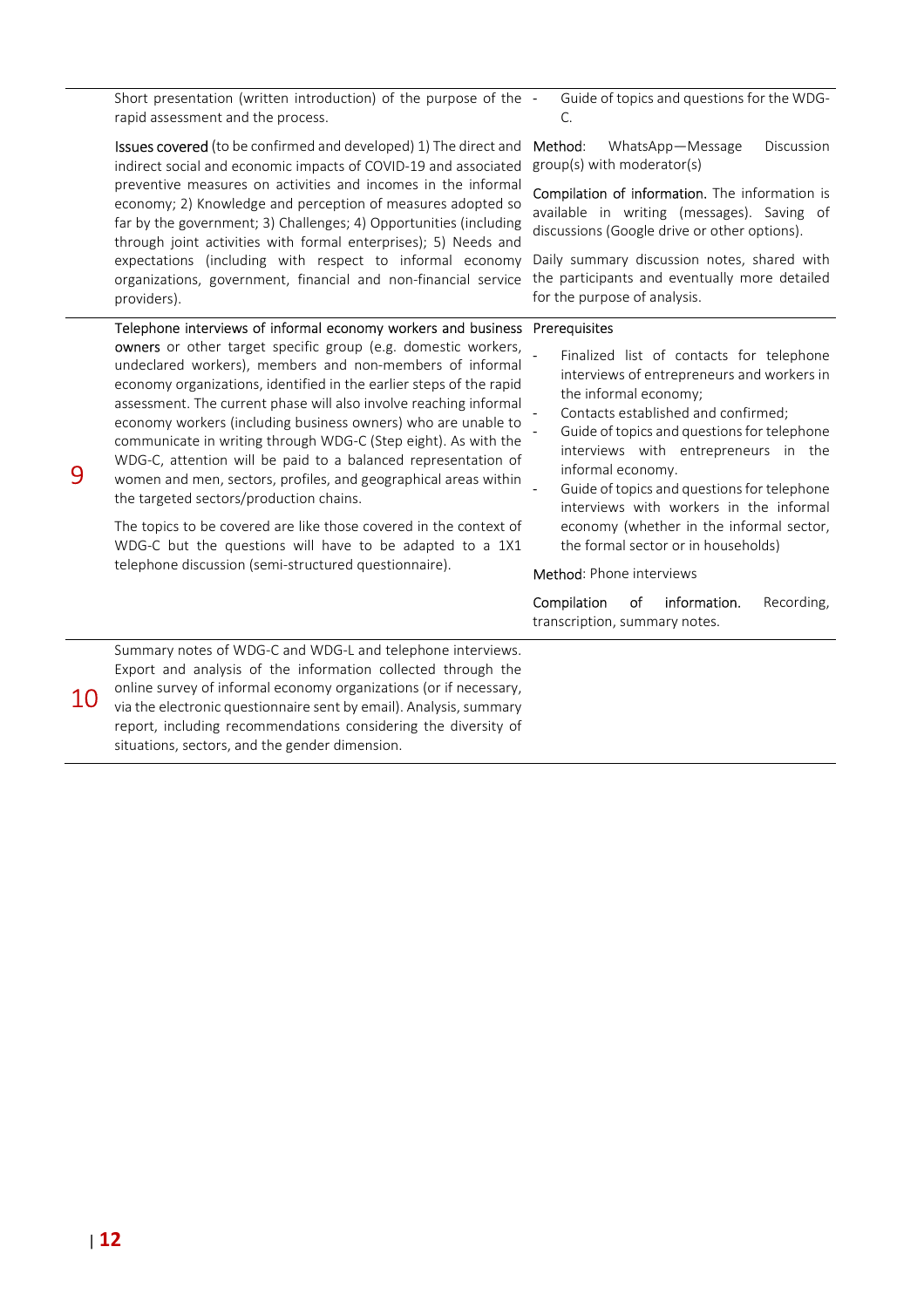

### **Inception report**

Based on the generic approach presented here, the first expected output is an inception report presenting the methodology, procedures and tools adapted to the national context and groups targeted by the rapid assessment. Such report should include:

- A preliminary list of contacts for informal economy organizations: umbrella organization and sectoral organization (including cooperatives and other structures of the social economy), an indication of the sectors/ production chains, groups of workers or economic units represented by those organizations, their membership and geographical scope, and existing affiliation, if any, with workers' and employers' organizations or national social dialog mechanisms;
- A list of contacts of key representatives from the government, social partners, providers of financial and non-financial services;
- A suggested list of formal enterprises active in sectors involved in the prevention against the spread of COVID-19 and protection to cope with the consequences as potential partners for joint activities with informal economy units and workers (to be established in consultation with government representatives and social partners).

These initial lists should include a balanced representation of women and men. In order to ensure representation from different sectors particularly affected by the consequences of COVID-19, a minimum of 10-12 informal economy organizations should be envisaged. The number of interviews with government representative should be as large as possible to encompass the multiple domains of interventions and lines of action in the informal economy.

• A first estimate, as relevant of the number of economic units and/or workers in the informal economy (ideally by sector) covered by the different channels of information collection (telephone interviews, WhatsApp — Live

discussion groups and WhatsApp — Chat discussion groups). To ensure a diversity of profiles, a minimum of 20-30 entrepreneurs per informal economy organization should be envisaged. The same objective of ensuring a good coverage of the diversity of profiles should guide the decision regarding the number of entrepreneurs and workers non-members of organizations per sector.

- The most appropriate modalities for the organization of WhatsApp — Live (WDG-L) and Chat (WDG-C) Discussion Groups. This needs to specify, in particular for the discussion groups by means of written messages, the number of groups and the methods of carrying out the discussions, making it possible to ensure both the diversity of the profiles and the possibility for everyone to express their views. In order to allow for an optimal composition and number of participants for running the discussions in the context of parallel groups, specify the criteria chosen to define the different groups (by topic, sector/production chain, etc.), and the reasons at the basis of choices made. Indicate also the duration envisaged for each of these groups and the methods to ensure the coverage of the different topics, the expression of all the actors, women and men, and any other means used to stimulate and fuel the discussion(s);
- Concrete proposals for incentives for the participation of entrepreneurs and workers in the informal, including possibly organizations (prepaid cards, telephone credit transfer, etc.);
- The means available for moderators and interviewers and means available to record, transcribe, and compile the information, etc.
- The work plan and calendar of activities. As mentioned before, the total duration of the rapid assessment should not be extended beyond four weeks.

# **Adapted data collection tools**

Adjustment of collection tools to the local context, to the realities of the informal economy and especially, to the target group(s) selected for the rapid assessment based on generic tools.

This supposes a good understanding of the objectives of the rapid assessment and the generic collection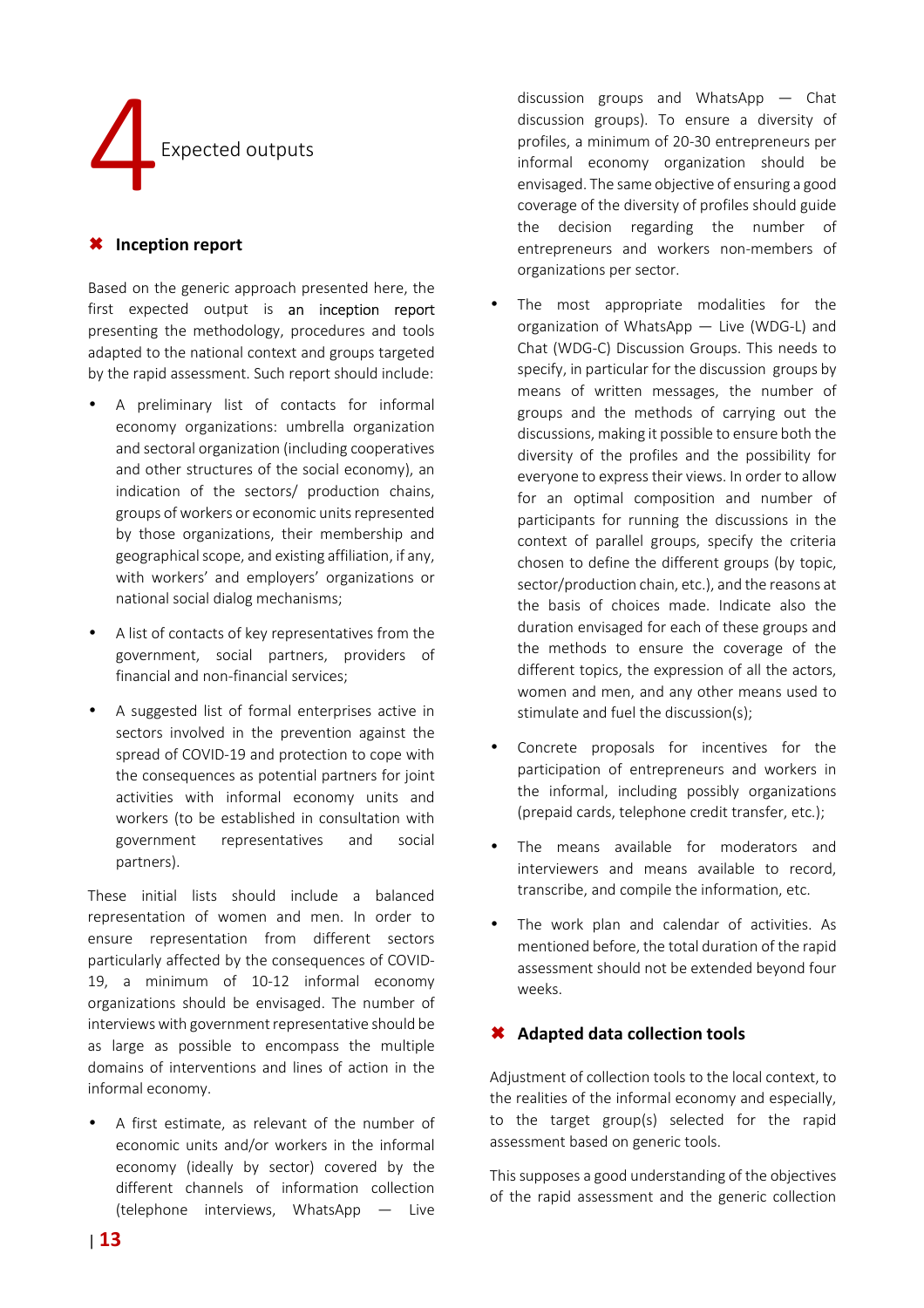supports developed by the ILO in order to optimize their adaptation to the national context. To this end, information, training, and online exchange sessions should be organized with the institution in charge of the rapid assessment and the ILO (country or regional office and, if necessary, headquarters) to answer any question and ensure a common understanding. This covers all collection tools mentioned in section 3.

# **Compilation and transcription of the collected information**

- Audio recording (and/or transcription) of telephone interviews and WhatsApp Live Discussion Groups (GDW-L);
- Backup of WhatsApp Chat Discussion Groups (GDW-C);
- Export of information collected through the online questionnaire in excel (or alternatively SPSS or Stata) of the pre-coded questions in the case of using a questionnaire sent by email as an alternative to the online survey;

# **Finalization and compilation of complete lists of contacts**

Finalization of complete contact lists for WhatsApp — Live Discussion Groups, for WhatsApp — Chat Discussion Groups, telephone interviews (government officials, social partners, financial and non-financial service providers, and informal sector entrepreneurs). These contacts will serve as a basis for the second wave of rapid assessment.

# **Synthesis report**

.

- Summary notes based on transcriptions of the information collected. A structure and guidance on how to organize these notes and the expected objectives will be provided by the ILO;
- Analysis of tables produced from information collected from informal sector organizations;
- Summary report and recommendations with due attention to the gender dimension and the representation of a diversity of profiles.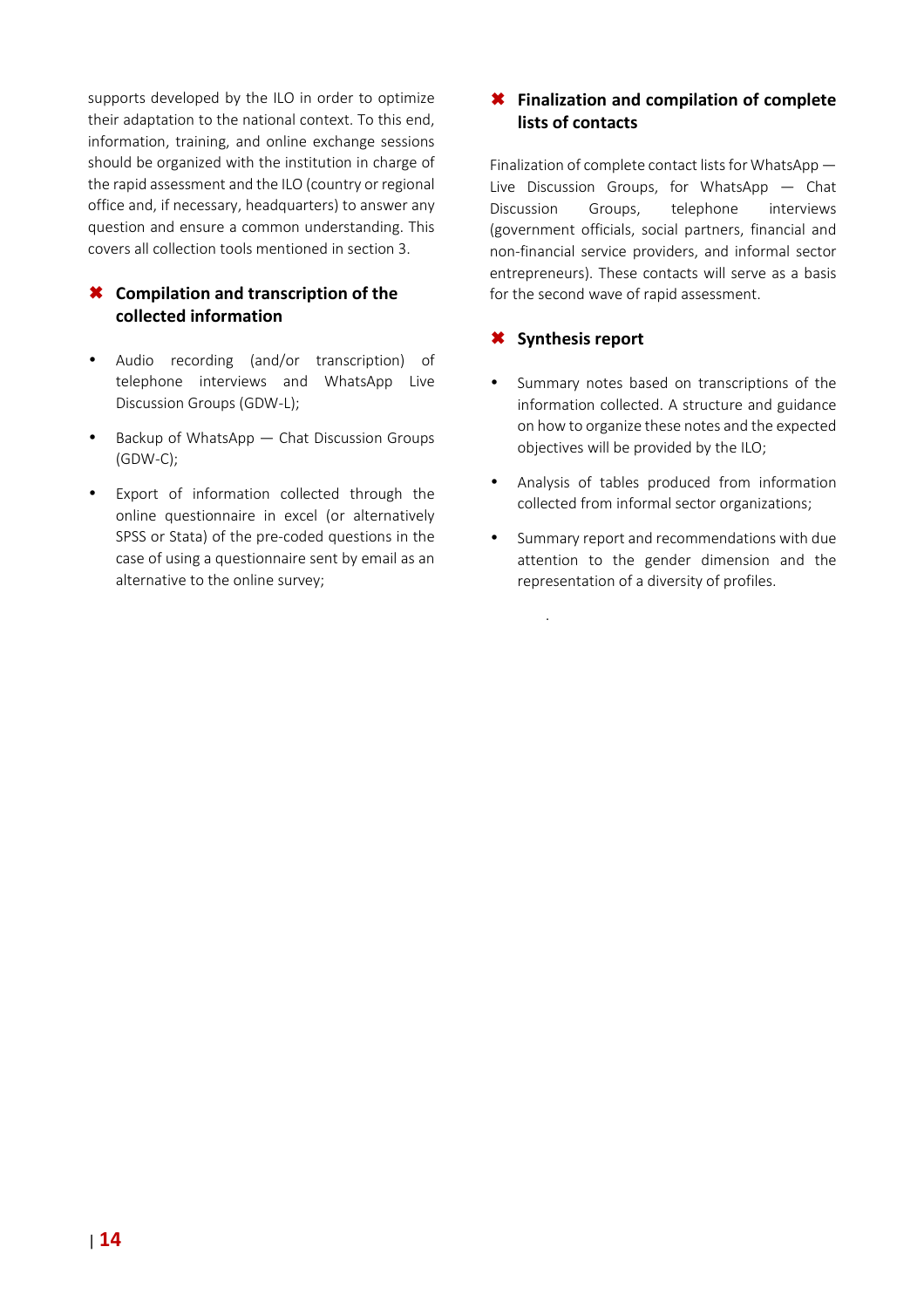# Annex 1. Indicative list of structures and key informants to contact, main data collection tools and main topics to be covered by rapid assessments of workers and units in the informal economy

| Main issues covered (indicative but non exhaustive)<br>Main target groups and data collection tools                                                                    | Desk review | economy<br>nformal | organizations | Government | Social partners | <b>Business services</b> | Formal enterprises | Business owners in | the informal sector | in the<br>workers | informal economy |
|------------------------------------------------------------------------------------------------------------------------------------------------------------------------|-------------|--------------------|---------------|------------|-----------------|--------------------------|--------------------|--------------------|---------------------|-------------------|------------------|
| Method of data collection [8]                                                                                                                                          |             | 梵                  |               | 焏          | 需               | $\mathbb{R}$             | $\mathbb{R}$       | $\bullet$          | $\mathbb{R}$        | G                 | $\circledR$      |
| 1. Preliminary step: selection of sectors/production chains most impacted by COVID-19                                                                                  |             |                    |               |            |                 |                          |                    |                    |                     |                   |                  |
| (covered by the rapid assessment)                                                                                                                                      |             |                    |               |            |                 |                          |                    |                    |                     |                   |                  |
| Identification of umbrella organization in the informal economy (or for the                                                                                            |             |                    |               |            |                 |                          |                    |                    |                     |                   |                  |
| particular group(s) considered for the rapid assessment; of main governmental                                                                                          |             |                    |               |            |                 |                          |                    |                    |                     |                   |                  |
| ministries/ structures in charge of the informal economy.                                                                                                              |             |                    |               |            |                 |                          |                    |                    |                     |                   |                  |
| Size and nature of the informal economy in the country: most represented                                                                                               |             |                    |               |            |                 |                          |                    |                    |                     |                   |                  |
| sectors, sectors most impacted and groups of workers mainly affected.                                                                                                  |             |                    |               |            |                 |                          |                    |                    |                     |                   |                  |
| Overview of measures adopted so far (including extension of existing measures)<br>to i) reduce exposure of the workers and their families to the virus and to the risk |             |                    |               |            |                 |                          |                    |                    |                     |                   |                  |
| of contagion; ii) to enhance an effective access to health care and health financial                                                                                   |             |                    |               |            |                 |                          |                    |                    |                     |                   |                  |
| protection; iii) to provide income and food support to individuals and their family                                                                                    |             |                    |               |            |                 |                          |                    |                    |                     |                   |                  |
| to compensate loss or reduction of economic activity; iv) to reduce and prevent                                                                                        |             |                    |               |            |                 |                          |                    |                    |                     |                   |                  |
| the damage on informal economy activities and maintain employment                                                                                                      |             |                    |               |            |                 |                          |                    |                    |                     |                   |                  |
| opportunities.                                                                                                                                                         |             |                    |               |            |                 |                          |                    |                    |                     |                   |                  |
| 2. Respondent information: target group [name, responsibilities and scope of action], main features for workers                                                        |             |                    |               |            |                 |                          |                    |                    |                     |                   |                  |
| [age, sex, employment status, sector]; for businesses [sector, size of business, range of turnover in 'normal time', etc.]                                             |             |                    |               |            |                 |                          |                    |                    |                     |                   |                  |
| $\bullet$<br>Target group [name, responsibilities and scope of action], main features for                                                                              |             |                    |               |            |                 |                          |                    |                    |                     |                   |                  |
| workers [age, sex, employment status, sector]; for businesses [ sector, size of                                                                                        |             |                    |               |            |                 |                          |                    |                    |                     |                   |                  |
| business, range of turnover in 'normal time', etc.].                                                                                                                   |             |                    |               |            |                 |                          |                    |                    |                     |                   |                  |
| 3. Preventive measures to reduce exposure of workers and prevent contagion                                                                                             |             |                    |               |            |                 |                          |                    |                    |                     |                   |                  |
| (awareness, application and perception)<br>$\bullet$<br>Awareness of preventive measures adopted by the government to reduce                                           |             |                    |               |            |                 |                          |                    |                    |                     |                   |                  |
| exposure and prevent contagion (refer to concrete measures adopted).                                                                                                   |             |                    |               |            |                 |                          |                    |                    |                     |                   |                  |
| Perception and appreciation of preventive adopted measures to promote<br>$\bullet$                                                                                     |             |                    |               |            |                 |                          |                    |                    |                     |                   |                  |
| physical distancing.                                                                                                                                                   |             |                    |               |            |                 |                          |                    |                    |                     |                   |                  |
| Challenges in respecting those measures.<br>$\bullet$                                                                                                                  |             |                    |               |            |                 |                          |                    |                    |                     |                   |                  |
| Measures adopted in the workplace to limit exposure and risk of contagion and<br>$\bullet$                                                                             |             |                    |               |            |                 |                          |                    |                    |                     |                   |                  |
| main challenges (disseminated protective gear; enhanced cleaning and sanitizing                                                                                        |             |                    |               |            |                 |                          |                    |                    |                     |                   |                  |
| efforts across facilities; implemented a shift schedule to rotate staff and minimize                                                                                   |             |                    |               |            |                 |                          |                    |                    |                     |                   |                  |
| the number of people at the worksite; no measures have been taken yet);                                                                                                |             |                    |               |            |                 |                          |                    |                    |                     |                   |                  |
| working in non-fixed location (marketplace; street).                                                                                                                   |             |                    |               |            |                 |                          |                    |                    |                     |                   |                  |
| Main challenges faced in implementing physical distancing measures in the<br>$\bullet$                                                                                 |             |                    |               |            |                 |                          |                    |                    |                     |                   |                  |
| workplace.<br>Role and action of organizations in the informal economy (umbrella, sectoral or<br>$\bullet$                                                             |             |                    |               |            |                 |                          |                    |                    |                     |                   |                  |
| targeting specific groups) to support the application of those necessary                                                                                               |             |                    |               |            |                 |                          |                    |                    |                     |                   |                  |
| preventive measures.                                                                                                                                                   |             |                    |               |            |                 |                          |                    |                    |                     |                   |                  |
| Role and action of social partners to support the application of those necessary<br>$\bullet$                                                                          |             |                    |               |            |                 |                          |                    |                    |                     |                   |                  |
| preventive measures.                                                                                                                                                   |             |                    |               |            |                 |                          |                    |                    |                     |                   |                  |
| 4. Economic impact of Covid-19 on informal sector enterprises (beyond the immediate impacts of lockdown measures)                                                      |             |                    |               |            |                 |                          |                    |                    |                     |                   |                  |
| Current operational status of business 1) Operations are still running on the same<br>٠                                                                                |             |                    |               |            |                 |                          |                    |                    |                     |                   |                  |
| level; 2) Operations are still running on a reduced level; 3) Temporarily stopped;                                                                                     |             |                    |               |            |                 |                          |                    |                    |                     |                   |                  |
| 4) Permanent closure of the activity.                                                                                                                                  |             |                    |               |            |                 |                          |                    |                    |                     |                   |                  |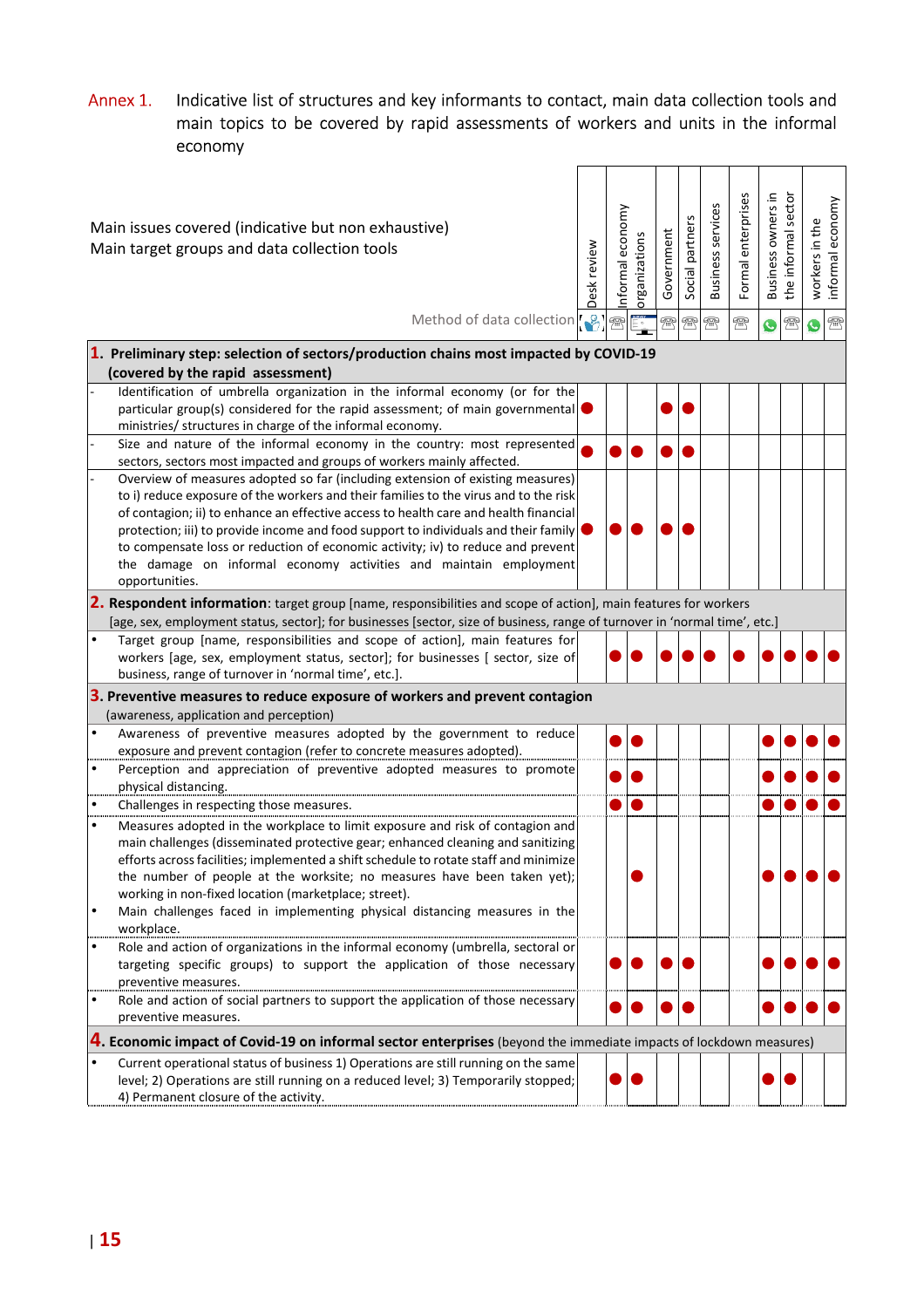|                                                                                                                                                                                                                                                                                                                                                                                                                                                                                                                                                                                | Desk review | economy<br>nformal | organizations | Government   | Social partners | <b>Business services</b> | Formal enterprises | Business owners in | the informal sector | workers in the | nformal economy |
|--------------------------------------------------------------------------------------------------------------------------------------------------------------------------------------------------------------------------------------------------------------------------------------------------------------------------------------------------------------------------------------------------------------------------------------------------------------------------------------------------------------------------------------------------------------------------------|-------------|--------------------|---------------|--------------|-----------------|--------------------------|--------------------|--------------------|---------------------|----------------|-----------------|
|                                                                                                                                                                                                                                                                                                                                                                                                                                                                                                                                                                                |             | 梵                  |               | $\mathbb{R}$ | $\mathbb{R}$    | 需                        | 需                  | G                  | $\mathbb{R}$        | C.             | $\circledR$     |
| So far and since the onset of the coronavirus crisis in the country, what has been<br>the economic impact on businesses/your activity: e.g. Loss of revenue; Reduced<br>demand/sales (difficult access to markets, reduction in the number of<br>customers); Increased costs of production; Access to cash/liquidity problems;<br>Problems importing/accessing raw materials needed and equipment; inability to<br>reimburse loans (concerns financial organizations, micro-finance, tontines);<br>inability to pay operating costs (salaries, electricity, water, etc.), etc. |             |                    |               |              |                 |                          |                    |                    |                     |                |                 |
| Extent of the impact in terms of reduction of sales, profits, staff (including<br>temporary and permanent lay-off, temporary or permanent reduction in wages                                                                                                                                                                                                                                                                                                                                                                                                                   |             |                    |               |              |                 |                          |                    |                    |                     |                |                 |
| for employees; new working arrangements if any).<br>Compensation to laid-off employees, to temporary/seasonal workers with<br>$\bullet$                                                                                                                                                                                                                                                                                                                                                                                                                                        |             |                    |               |              |                 |                          |                    |                    |                     |                |                 |
| regular tasks for the enterprise who are left without work as a result of the<br>COVID-19 crisis (assess the risk of informalization as well).                                                                                                                                                                                                                                                                                                                                                                                                                                 |             |                    |               |              |                 |                          |                    |                    |                     |                |                 |
| 5. Economic consequences on income for workers (and business owners)                                                                                                                                                                                                                                                                                                                                                                                                                                                                                                           |             |                    |               |              |                 |                          |                    |                    |                     |                |                 |
| and their capacity to meet basic needs for themselves and their families                                                                                                                                                                                                                                                                                                                                                                                                                                                                                                       |             |                    |               |              |                 |                          |                    |                    |                     |                |                 |
| Current situation of workers: reduced activities (and income); laid-off (with or<br>$\bullet$                                                                                                                                                                                                                                                                                                                                                                                                                                                                                  |             |                    |               |              |                 |                          |                    |                    |                     |                |                 |
| without compensation); new working arrangements.                                                                                                                                                                                                                                                                                                                                                                                                                                                                                                                               |             |                    |               |              |                 |                          |                    |                    |                     |                |                 |
| Impact on the reduction of income for workers; impact on other dimensions of<br>working conditions.                                                                                                                                                                                                                                                                                                                                                                                                                                                                            |             |                    |               |              |                 |                          |                    |                    |                     |                |                 |
| Capacity to meet basic needs for entrepreneurs, workers and their families.                                                                                                                                                                                                                                                                                                                                                                                                                                                                                                    |             |                    |               |              |                 |                          |                    |                    |                     |                |                 |
| Coping strategies adopted to maintain a minimum level of income to meet basic                                                                                                                                                                                                                                                                                                                                                                                                                                                                                                  |             |                    |               |              |                 |                          |                    |                    |                     |                |                 |
| needs (sales assets, no respect of preventive measures; begging).                                                                                                                                                                                                                                                                                                                                                                                                                                                                                                              |             |                    |               |              |                 |                          |                    |                    |                     |                |                 |
| See section for additional questions                                                                                                                                                                                                                                                                                                                                                                                                                                                                                                                                           |             |                    |               |              |                 |                          |                    |                    |                     |                |                 |
| 6. Opportunities: Coping strategies, adaptations from entrepreneurs and workers in the informal economy                                                                                                                                                                                                                                                                                                                                                                                                                                                                        |             |                    |               |              |                 |                          |                    |                    |                     |                |                 |
| To maintain an economic activity:                                                                                                                                                                                                                                                                                                                                                                                                                                                                                                                                              |             |                    |               |              |                 |                          |                    |                    |                     |                |                 |
| Reorientation of economic activities adjusted working modalities. In case of<br>re-orientation of the activity, opportunity to go back to the original activity<br>later on.                                                                                                                                                                                                                                                                                                                                                                                                   |             |                    |               |              |                 |                          |                    |                    |                     |                |                 |
| Link, interaction with formal sector enterprises and local authorities/<br>collectivizes engaged in markets active in the fight and prevention against                                                                                                                                                                                                                                                                                                                                                                                                                         |             |                    |               |              |                 |                          |                    |                    |                     |                |                 |
| COVID-19; active participation to distribution of food-kits, etc.<br>Access to training/retraining if needed to be better equipped for new                                                                                                                                                                                                                                                                                                                                                                                                                                     |             |                    |               |              |                 |                          |                    |                    |                     |                |                 |
| opportunities.                                                                                                                                                                                                                                                                                                                                                                                                                                                                                                                                                                 |             |                    |               |              |                 |                          |                    |                    |                     |                |                 |
| 7. Role and capacity of informal economy organizations                                                                                                                                                                                                                                                                                                                                                                                                                                                                                                                         |             |                    |               |              |                 |                          |                    |                    |                     |                |                 |
| Current role. What support do organizations provide to their members for:                                                                                                                                                                                                                                                                                                                                                                                                                                                                                                      |             |                    |               |              |                 |                          |                    |                    |                     |                |                 |
| Raising awareness on preventive measures and supporting their                                                                                                                                                                                                                                                                                                                                                                                                                                                                                                                  |             |                    |               |              |                 |                          |                    |                    |                     |                |                 |
| implementation.                                                                                                                                                                                                                                                                                                                                                                                                                                                                                                                                                                |             |                    |               |              |                 |                          |                    |                    |                     |                |                 |
| Supporting income of workers and entrepreneurs facing reduced income,<br>business failures and job losses (e.g., mutual aid funds).                                                                                                                                                                                                                                                                                                                                                                                                                                            |             |                    |               |              |                 |                          |                    |                    |                     |                |                 |
| Assisting in the continuation of the activity: support provided to find                                                                                                                                                                                                                                                                                                                                                                                                                                                                                                        |             |                    |               |              |                 |                          |                    |                    |                     |                |                 |
| opportunities, to make their realization possible, to contribute to upgrade                                                                                                                                                                                                                                                                                                                                                                                                                                                                                                    |             |                    |               |              |                 |                          |                    |                    |                     |                |                 |
| skills when necessary, access to finance; etc.                                                                                                                                                                                                                                                                                                                                                                                                                                                                                                                                 |             |                    |               |              |                 |                          |                    |                    |                     |                |                 |
| Making their situation heard by public authorities (national and local).                                                                                                                                                                                                                                                                                                                                                                                                                                                                                                       |             |                    |               |              |                 |                          |                    |                    |                     |                |                 |
| Involvement in the formulation and implement of government policies.                                                                                                                                                                                                                                                                                                                                                                                                                                                                                                           |             |                    |               |              |                 |                          |                    |                    |                     |                |                 |
| Capacities of informal economy organizations challenges faced and needs to be<br>fully involved in limiting the negative consequences of COVID-19, support the                                                                                                                                                                                                                                                                                                                                                                                                                 |             |                    |               |              |                 |                          |                    |                    |                     |                |                 |
| realization of opportunities when they exist and more generally provide the                                                                                                                                                                                                                                                                                                                                                                                                                                                                                                    |             |                    |               |              |                 |                          |                    |                    |                     |                |                 |
| support and services needed to their members.                                                                                                                                                                                                                                                                                                                                                                                                                                                                                                                                  |             |                    |               |              |                 |                          |                    |                    |                     |                |                 |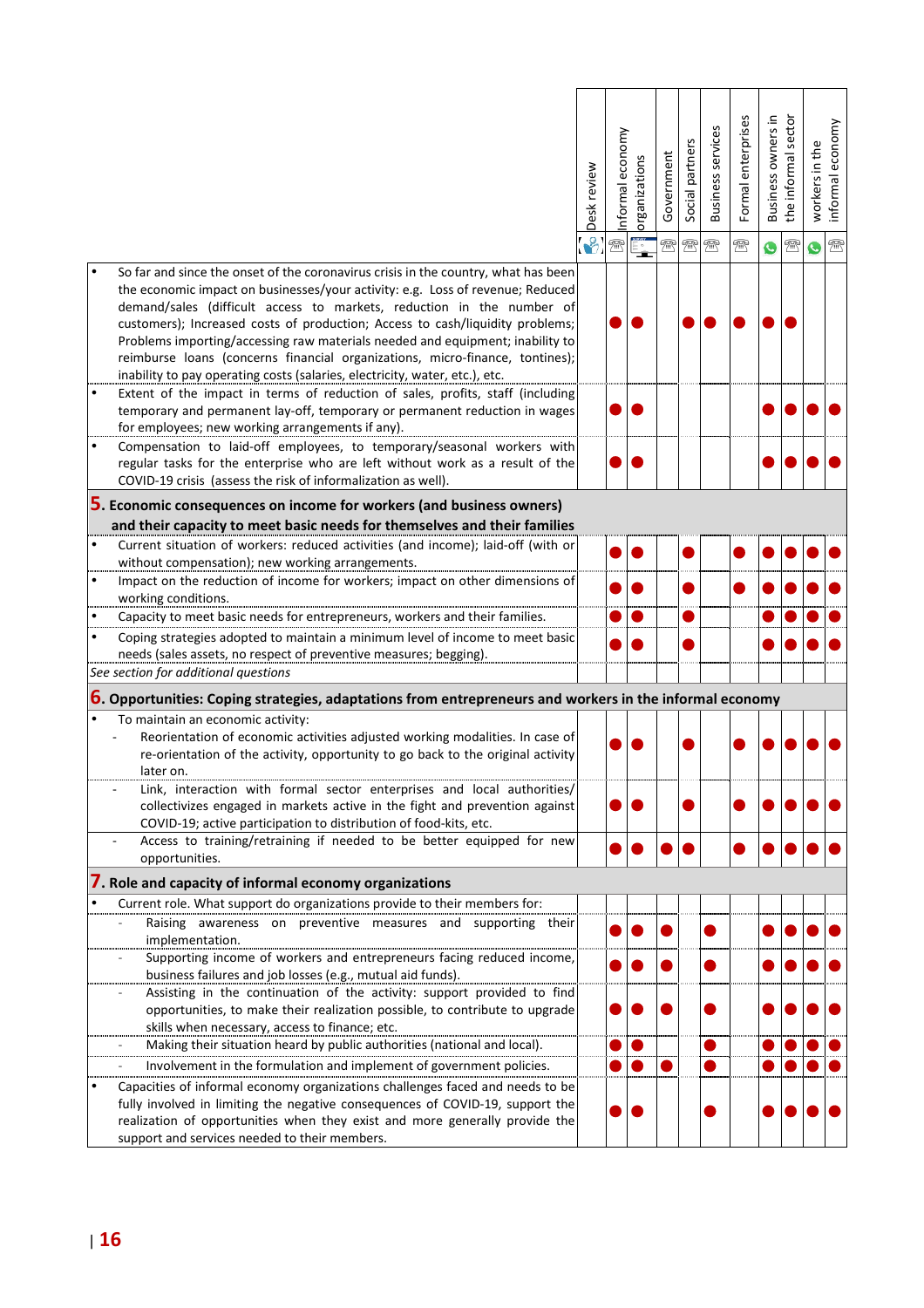| 8.               | The Government's Economic Stimulus Package.                                                                                                                                                                                                                                                                                                                                                                                                                                                                                                                                                                                                                 | Desk review | nformal economy | organizations | Government | Social partners | <b>Business services</b> | Formal enterprises | Business owners in | the informal sector | workers in the<br>informal economy |
|------------------|-------------------------------------------------------------------------------------------------------------------------------------------------------------------------------------------------------------------------------------------------------------------------------------------------------------------------------------------------------------------------------------------------------------------------------------------------------------------------------------------------------------------------------------------------------------------------------------------------------------------------------------------------------------|-------------|-----------------|---------------|------------|-----------------|--------------------------|--------------------|--------------------|---------------------|------------------------------------|
|                  | Focus on main measures adopted so far in the countries: new measures, expansion of existing mechanisms                                                                                                                                                                                                                                                                                                                                                                                                                                                                                                                                                      |             |                 |               |            |                 |                          |                    |                    |                     |                                    |
| $\bullet$        | Awareness.                                                                                                                                                                                                                                                                                                                                                                                                                                                                                                                                                                                                                                                  |             |                 |               |            |                 |                          |                    |                    |                     |                                    |
| $\bullet$        | Perception.                                                                                                                                                                                                                                                                                                                                                                                                                                                                                                                                                                                                                                                 |             |                 |               |            |                 |                          |                    |                    |                     |                                    |
| $\bullet$        | Benefit from adopted measures (if not, why).                                                                                                                                                                                                                                                                                                                                                                                                                                                                                                                                                                                                                |             |                 |               |            |                 |                          |                    |                    |                     |                                    |
| mmu<br>$\bullet$ | Measures needed in priority in the short run to sustain economic activity and<br>prevent business permanent failures [Make the distinction between measures<br>from the government, from workers' and employers' organizations, from<br>informal economy organizations, from business services providers]. It includes for<br>instance access to credit; access to cash/short-term finance; price controls of<br>critical goods; deferring payments of utilities (electricity, water); access to loans,<br>establishment of a special fund for informal sector businesses, etc.                                                                             |             |                 |               |            |                 |                          |                    |                    |                     |                                    |
|                  | 9. Measures adapted to enhance an effective access to health care and health financial protection                                                                                                                                                                                                                                                                                                                                                                                                                                                                                                                                                           |             |                 |               |            |                 |                          |                    |                    |                     |                                    |
|                  | [awareness, perception, benefit from and suggestion of priority measures targeting the informal economy]                                                                                                                                                                                                                                                                                                                                                                                                                                                                                                                                                    |             |                 |               |            |                 |                          |                    |                    |                     |                                    |
| $\bullet$        | Effective access to health care if needed (social insurance, including                                                                                                                                                                                                                                                                                                                                                                                                                                                                                                                                                                                      |             |                 |               |            |                 |                          |                    |                    |                     |                                    |
|                  | microinsurance; public health accessible for free).                                                                                                                                                                                                                                                                                                                                                                                                                                                                                                                                                                                                         |             |                 |               |            |                 |                          |                    |                    |                     |                                    |
| $\bullet$        | Awareness and perception of measures adopted by the government to enhance<br>access to health care and financial health protection (if any).                                                                                                                                                                                                                                                                                                                                                                                                                                                                                                                |             |                 |               |            |                 |                          |                    |                    |                     |                                    |
| $\bullet$        | Priority measures needed : i) in terms of prevention: information on transmission<br>and spread of the virus, more clarity on official measures to contain the crisis;<br>supplies of personal protection equipment like masks, thermometers, etc.; ii) in<br>terms of health protection: effective access to health care services for all and                                                                                                                                                                                                                                                                                                              |             |                 |               |            |                 |                          |                    |                    |                     |                                    |
|                  | health financial protection when needed; etc.                                                                                                                                                                                                                                                                                                                                                                                                                                                                                                                                                                                                               |             |                 |               |            |                 |                          |                    |                    |                     |                                    |
|                  | 10. Measures adapted to provide income and food support to individuals and their families to compensate loss or reduction<br>of economic activity (awareness, perception, benefit from and suggestion of priority measures targeting the informal economy)<br>1) Public social protection measures and food packages:                                                                                                                                                                                                                                                                                                                                       |             |                 |               |            |                 |                          |                    |                    |                     |                                    |
|                  | Benefit from social protection measures; benefit from in-kind support.                                                                                                                                                                                                                                                                                                                                                                                                                                                                                                                                                                                      |             |                 |               |            |                 |                          |                    |                    |                     |                                    |
| $\bullet$        | Awareness and perception of measures adopted by the government to enhance                                                                                                                                                                                                                                                                                                                                                                                                                                                                                                                                                                                   |             |                 |               |            |                 |                          |                    |                    |                     |                                    |
|                  | access to health care and financial health protection (if any).                                                                                                                                                                                                                                                                                                                                                                                                                                                                                                                                                                                             |             |                 |               |            |                 |                          |                    |                    |                     |                                    |
|                  | Priority measures needed.                                                                                                                                                                                                                                                                                                                                                                                                                                                                                                                                                                                                                                   |             |                 |               |            |                 |                          |                    |                    |                     |                                    |
|                  | 2) Non-public financial and in-kind assistance                                                                                                                                                                                                                                                                                                                                                                                                                                                                                                                                                                                                              |             |                 |               |            |                 |                          |                    |                    |                     |                                    |
|                  | Financial support from other solidarity mechanisms (from which sources).                                                                                                                                                                                                                                                                                                                                                                                                                                                                                                                                                                                    |             |                 |               |            |                 |                          |                    |                    |                     |                                    |
| $\bullet$        | Support in-kind from other solidarity mechanisms (from which sources).                                                                                                                                                                                                                                                                                                                                                                                                                                                                                                                                                                                      |             |                 |               |            |                 |                          |                    |                    |                     |                                    |
| $\bullet$        | What are the main strengths/weaknesses of these endogenous solidarity<br>mechanisms? In the event of a prolonged crisis and the renewal of restrictive<br>measures, do you think that these endogenous mechanisms could make it<br>possible to keep informal workers and their family above the poverty line?                                                                                                                                                                                                                                                                                                                                               |             |                 |               |            |                 |                          |                    |                    |                     |                                    |
|                  | 11. General assessment of government measures                                                                                                                                                                                                                                                                                                                                                                                                                                                                                                                                                                                                               |             |                 |               |            |                 |                          |                    |                    |                     |                                    |
| $\bullet$        | Which government measures do you consider most relevant in minimizing the<br>effect of the COVID-19 crisis on your own employment/business situation?                                                                                                                                                                                                                                                                                                                                                                                                                                                                                                       |             |                 |               |            |                 |                          |                    |                    |                     |                                    |
| $\bullet$        | In general, how satisfied are you with the government measures designed to<br>mitigate the impact of the COVID-19 on your employment/ business situation?                                                                                                                                                                                                                                                                                                                                                                                                                                                                                                   |             |                 |               |            |                 |                          |                    |                    |                     |                                    |
|                  | 12. Projection                                                                                                                                                                                                                                                                                                                                                                                                                                                                                                                                                                                                                                              |             |                 |               |            |                 |                          |                    |                    |                     |                                    |
| $\bullet$        | For businesses and economic fabric: How long would you still be able to stay<br>operational if the present situation continues? Confidence about the enterprise<br>being economically robust enough to come through the crisis and resume<br>profitable business after the crisis is over? When will you expect your business to<br>be able to return to normal? (including 'never'; What are the biggest obstacles<br>your business will be facing in the upcoming months? [e.g. Austerity measures<br>from Government; bank shutdowns; Political/social instability; no savings;<br>shortage on goods because of import restrictions; increased poverty]. |             |                 |               |            |                 |                          |                    |                    |                     |                                    |
|                  | For workers: projection regarding their jobs and income.                                                                                                                                                                                                                                                                                                                                                                                                                                                                                                                                                                                                    |             |                 |               |            |                 |                          |                    |                    |                     |                                    |
| $\bullet$        | Risk of informalization formal businesses and jobs.                                                                                                                                                                                                                                                                                                                                                                                                                                                                                                                                                                                                         |             |                 |               |            |                 |                          |                    |                    |                     |                                    |